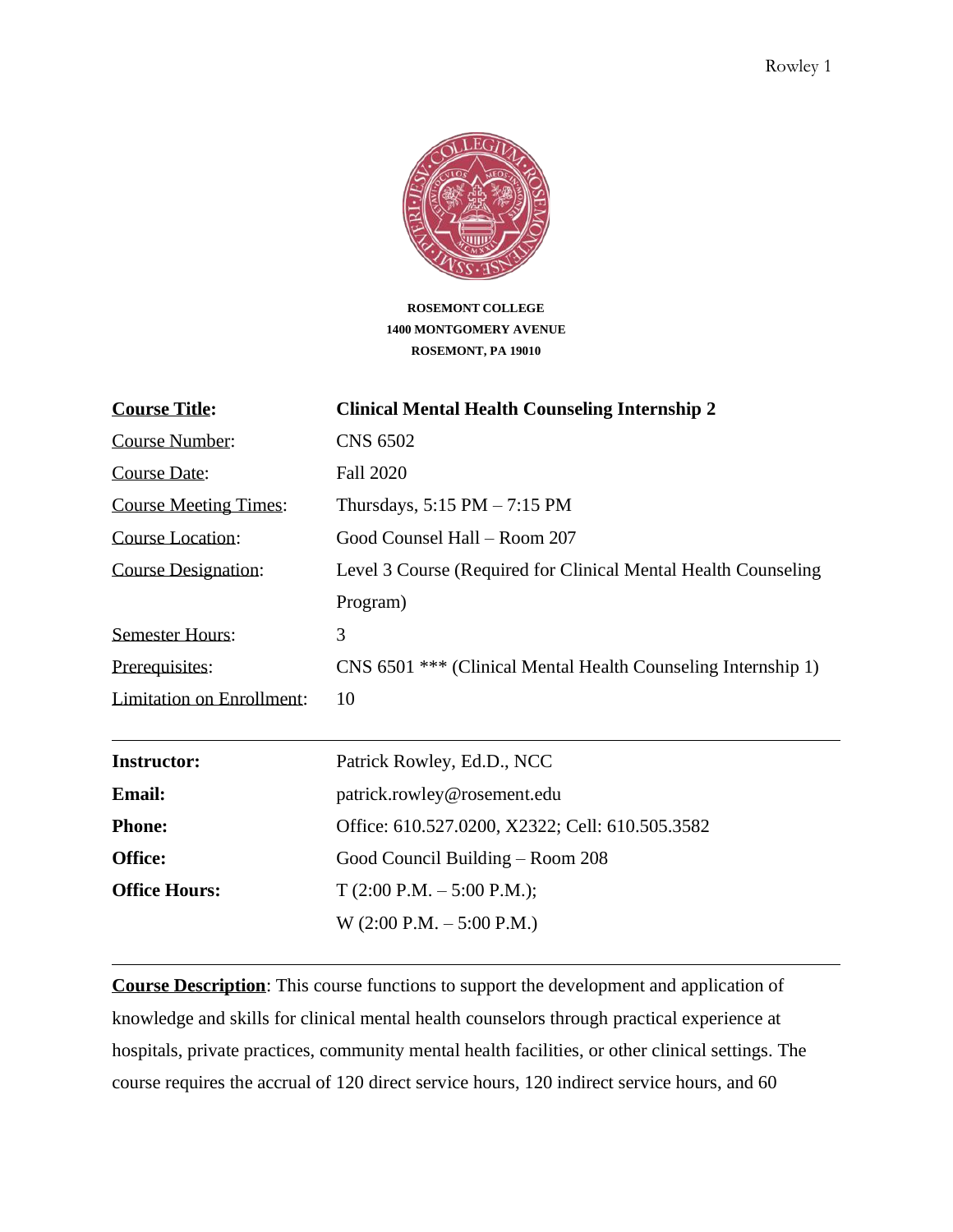instructional hours (300 total hours) in addition to the review of recorded counseling sessions to assess skills and techniques.

**Rosemont Mission Statement**: Rosemont College is a community of lifelong learners dedicated to academic excellence and fostering joy in the pursuit of knowledge. Rosemont College seeks to develop in all members of the community open and critical minds, the ability to make reasoned moral decisions, and a sense of responsibility to serve others in our global society. Rooted in Catholicism, Rosemont welcomes all faiths and is guided by the educational principles of Cornelia Connelly and the Society of the Holy Child Jesus to meet the needs of the time. Rosemont College values trust in and reverence for the dignity of each person, diversity with a commitment to building an intercultural community, persistence and courage in promoting justice with compassion, and care for the Earth as our common home.

**Professional Performance Evaluation:** Rosemont College has identified five professional dispositions that relate to the goals of the Graduate Counseling program. Faculty members will evaluate each student on their professional dispositions during each course at the conclusion of the semester using the Professional Performance Evaluation Form.

1. **Flexibility/Openness:** Open willingness to different perspectives; Flexible to new demands, the environment, and accept necessary changes; Search for peer opinions, accept constructive feedback, and incorporate feedback from peers

2. **Collaboration:** Accept mistakes, avoid blame, apply feedback toward growth, and monitor self for professionalism; Reach consensus, initiate compromise, and show concern for group goals; Invite feedback, incorporate supervisory feedback, and give feedback

3. **Awareness:** Awareness of own impact on others; Ability to deal with conflict; ability to express feelings effectively and appropriately; Understand and demonstrate multicultural concerns and social justice. Identification of biases and prejudices of self and society.

4. **Initiative and Motivation:** Met or exceed all of the class requirements, showed creativity; Adhere to school and SPGS policies; Proficient graduate level oral and written skills

5. **Responsibility:** Maintain professional boundaries, sensitive to diversity, safeguard confidentiality, Dedication to Counseling Profession; Attend and adhere to Ethical Standards

This syllabus is provided to you as a means of conveying what you should expect from this course. It outlines the responsibilities of the instructor in conducting the class – the course content, planned scheduled of classes and assignments, grade components, and method(s) of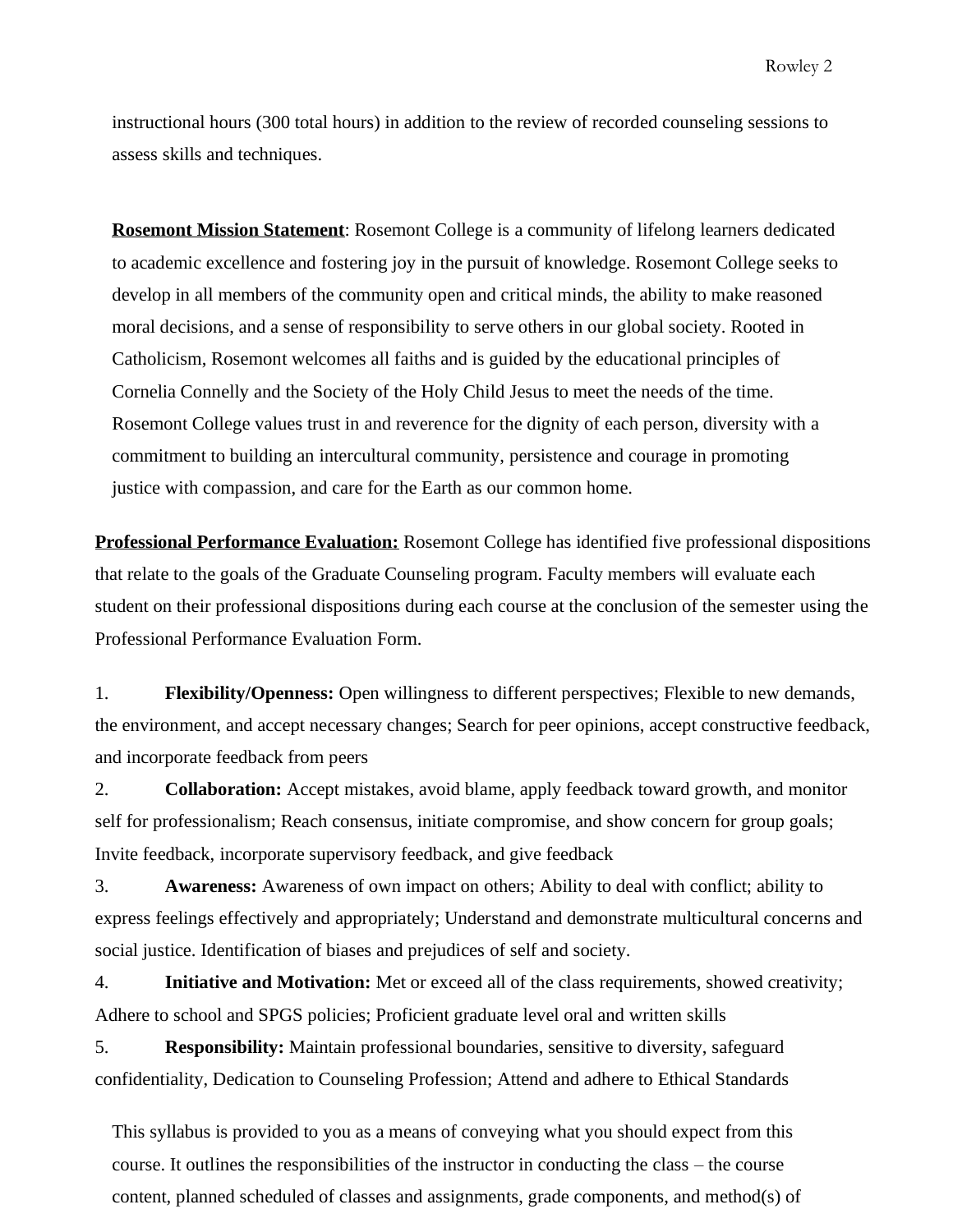grading. It also outlines your responsibilities as a part of this class. By remaining in this class, you indicate your acceptance of your responsibilities as a student and agree to the terms specified in the syllabus.

**Note**: The instructor reserves the right to adjust the course schedule and content during the semester in order to accurately reflect the progress being made by the class. This may result in modifications to assignment and exam due dates and/or course content.

#### **I. Student Learning Outcomes**

Upon completion of this course, students will be able to:

- **A.** Integrate and apply counseling skills, theories, and knowledge within a clinical mental health setting to assist clients in addressing their mental health needs.
- **B.** Establish and maintain counseling relationships consistent with legal and ethical standards (e.g., ACA and AMHCA) in order to effectively provide counseling services to clients while considering mental health needs from a developmental and multicultural perspective.
- **C.** Demonstrate a comprehension of factors affecting the therapeutic relationship with clients, including theoretical orientation, counselor characteristics, client characteristics and career and personal goal setting.
- **D.** Exhibit a quality awareness of the need for ethically responsible intervention techniques such as individual, group, and career counseling and which of these potential intervention(s) may best serve client needs.
- **E.** Conduct, interpret, and communicate assessment information to clients in crisis and non-crisis situations to create a comprehensive treatment plan with appropriate goals and objectives.
- **F.** Evaluate potential areas for improvement within the therapeutic relationship through research techniques, self-assessment, and consultation to employ best practices and advocate for client needs.
- **G.** Build relationships with colleagues within the work environment through consultation and supervision for client support as well as clinical mental health counselors outside of the immediate work environment to understand community resources and referral processes.

#### **II. Course Content**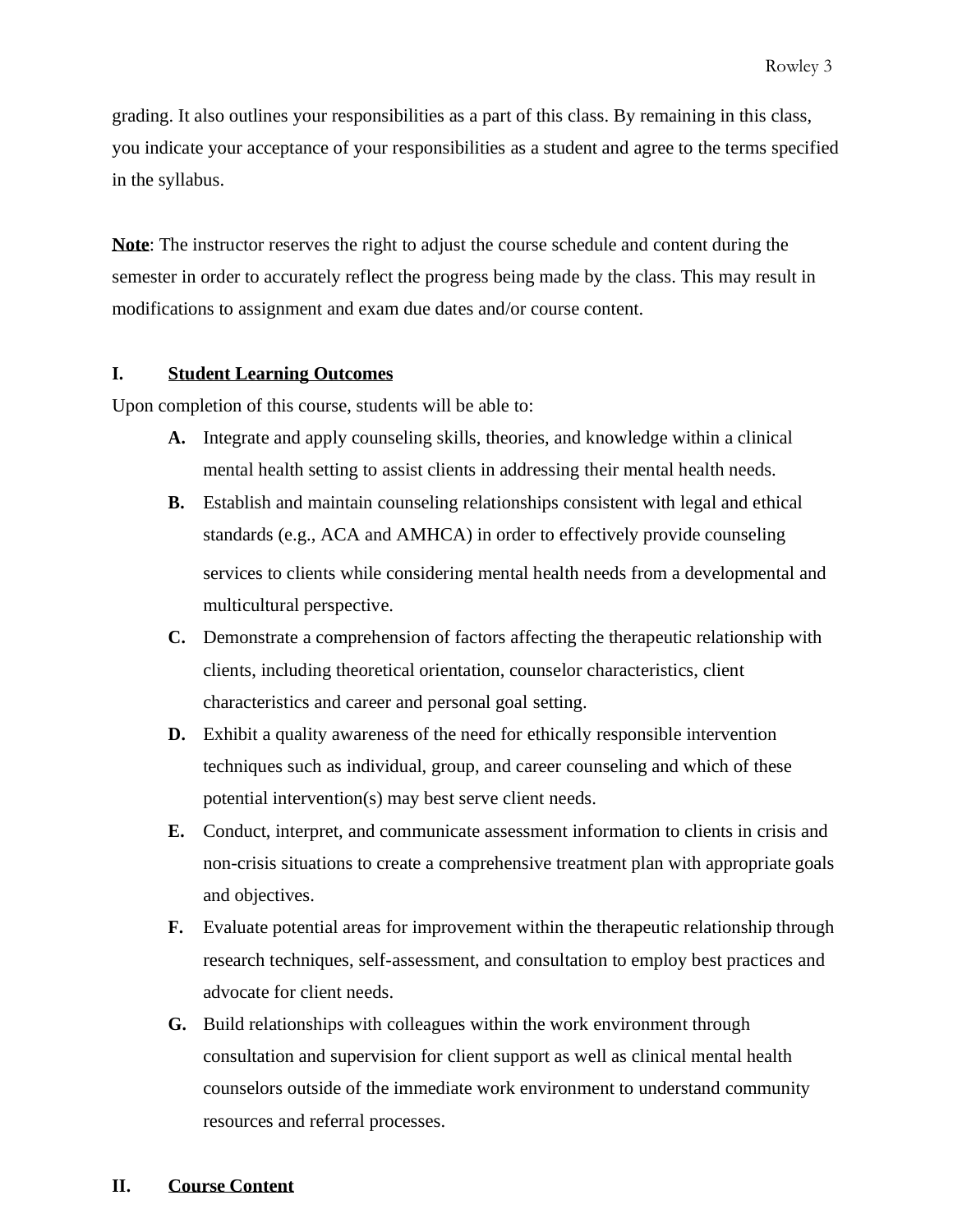### A. Professional Experiences in Clinical Mental Health Counseling

- 1. Direct services
	- a. Individual counseling
	- b. Group counseling
	- c. Career counseling
	- d. Crisis counseling
	- e. Counseling stages
		- i. Therapeutic alliance
		- ii. Goal setting
		- iii. Termination
- 2. Indirect services
	- a. Supervision (Site and College)
	- b. Consultation
	- c. Collaboration
	- d. Advocacy
	- e. Research
	- f. Professional development / training
	- g. Record keeping
- B. Professional Identity, Ethical Practices, Policy in Practice
	- 1. Roles of a clinical mental health counselor
	- 2. Professional organizations
		- a. ACA
		- b. Divisions of the ACA
		- c. Local branches of ACA
	- 3. Licensure and certification
		- a. LPC (Licensed Professional Counselor)
		- b. LADC (Licensed Alcohol and Drug Counselor)
		- c. LMHC (Licensed Mental Health Counselor)
	- 4. Ethical Practices
		- a. Code of Ethics (e.g., ACA, AMHCA)
		- b. Scope and limitations of practice
		- c. Confidentiality
		- d. Duty to warn
		- e. Informed consent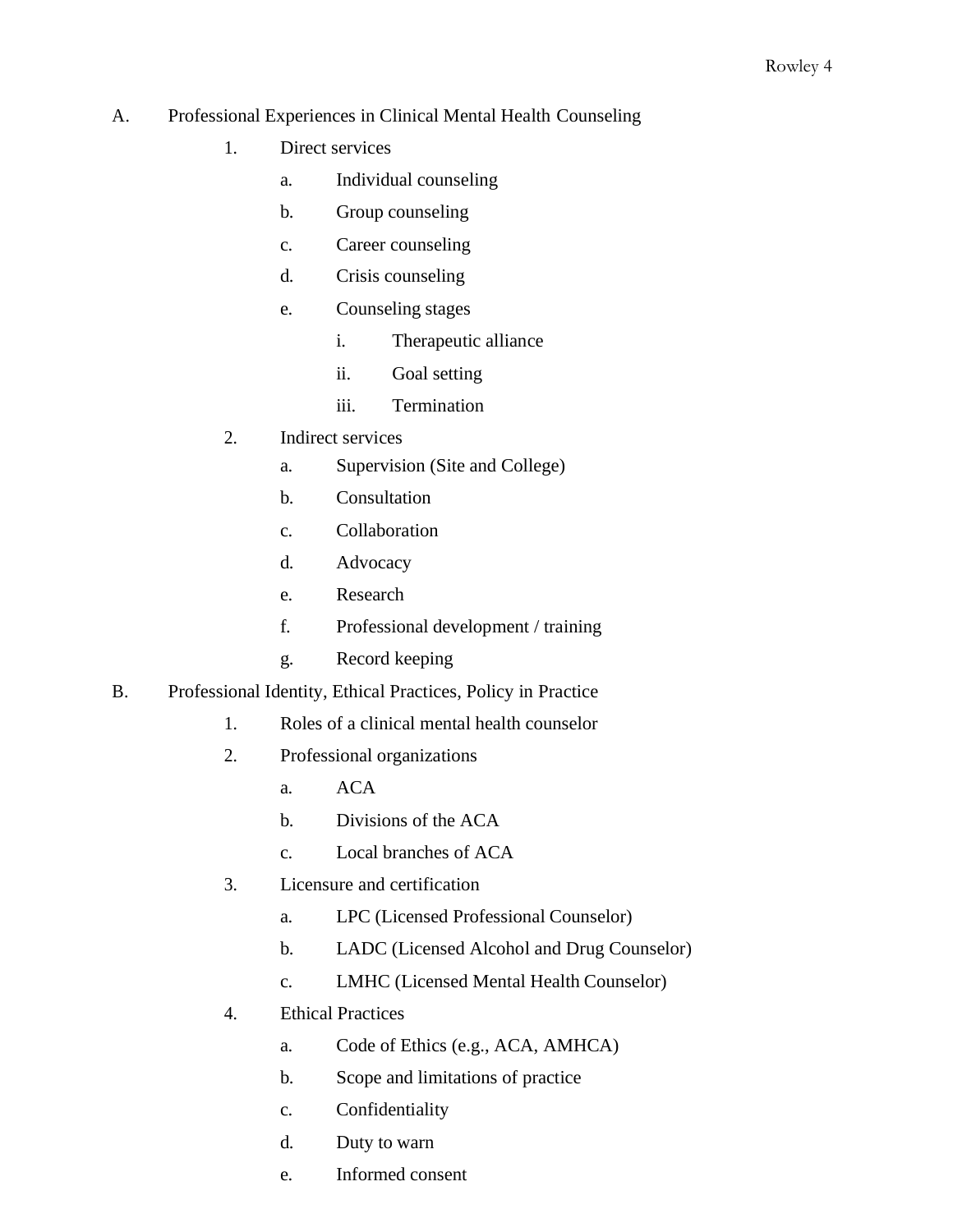- 5. Policy in Practice
	- a. Medicare
	- b. Medicaid
	- c. Court System Interaction
- C. Multicultural Awareness for Best Practices
	- 1. Multicultural and Social Justice Counseling Competencies
		- a. Attitudes and Beliefs
		- b. Knowledge
		- c. Skills
		- d. Action
- D. Developmental Levels across the Lifespan
	- 1. Age
	- 2. Level of functioning
		- a. Disability identification
- E. Importance of the Therapeutic Relationship
	- 1. Common factors in counseling
	- 2. Theoretical framework
	- 3. Characteristics of effective counselors
	- 4. Measurable client outcomes
		- a. Short-term
		- b. Long-term
- F. Complexities of Group Counseling
	- 1. Dynamics in-group processing
		- a. Tuckman's Stages of Group Development
	- 2. Facilitating groups
		- a. Structured activities
		- b. Unstructured activities
- G. Utilization for Assessment in Counseling
	- 1. Diagnostic
		- a. DSM-5
		- b. ICD-10
	- 2. Suicidality
	- 3. Substance Abuse
	- 4. Risk Factors and Warning Signs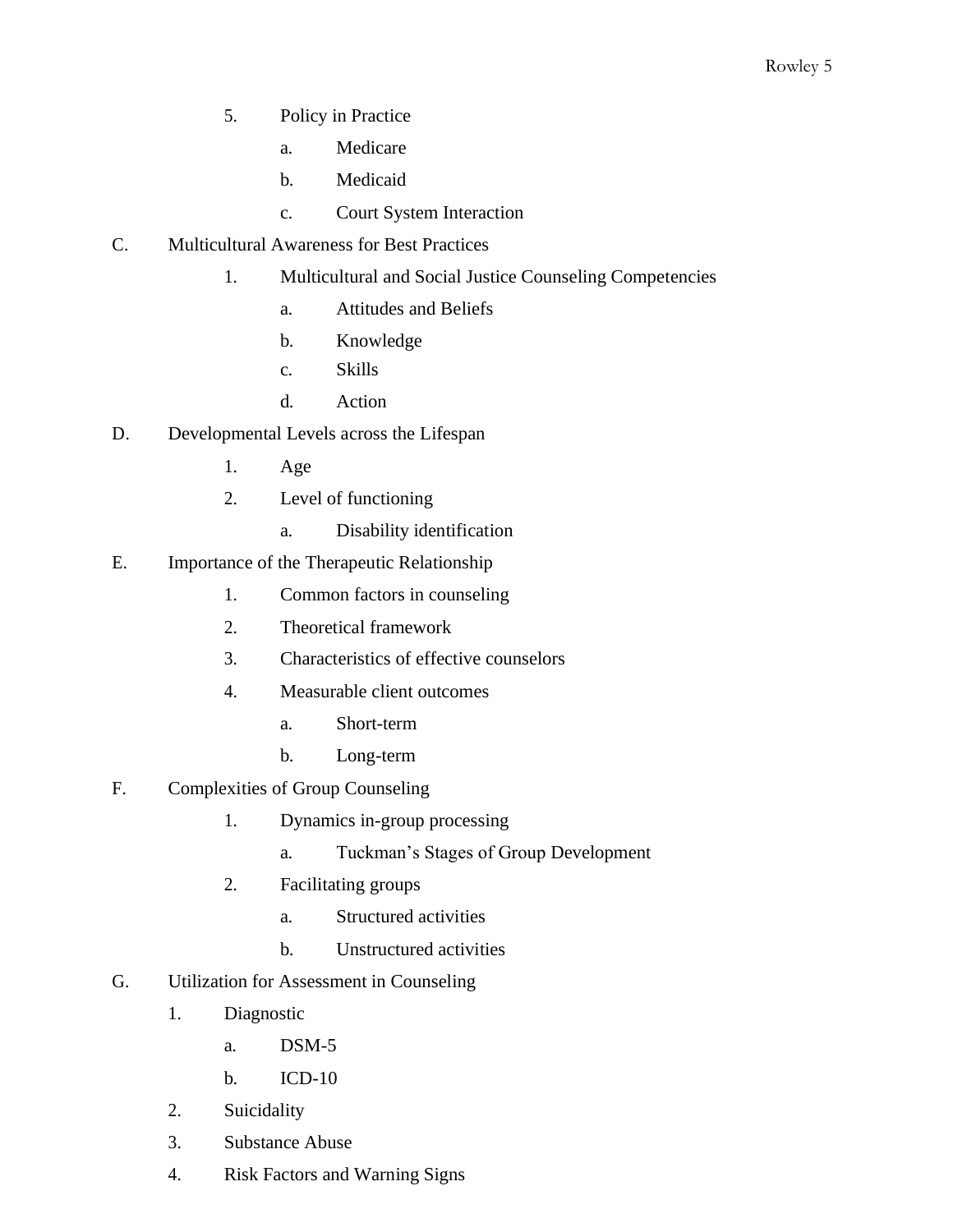- 5. Treatment Planning
- 6. Evaluation
- H. Consultation and Collaboration
	- 1. Colleagues, and supervisors
	- 2. Parents and families
	- 3. School personnel

# **III. Methods of Instruction**

- **A.** Group supervision and processing (college supervisor)
- **B.** Individual supervision (site supervisor)
- **C.** Demonstrations
- **D.** Role playing scenarios
- **E.** Audiotape or videotape of recorded counseling sessions
- **F.** Metaphorical activities

## **IV. Methods of Assessment**

| <b>Assessment</b>                                         | <b>Points</b>     |
|-----------------------------------------------------------|-------------------|
| A.) Written Case Presentation (1)                         | 25-Points         |
| B.) Recorded Presentation Transcription (1)               | 25-Points         |
| C.) Informal Recorded Presentation (1)                    | 25-Points         |
| D.) On-Site Supervisor Evaluations                        | 15-Points         |
| E.) Course Requirements                                   | 10-Points         |
|                                                           |                   |
| • Participation                                           |                   |
| • Clinical Hours                                          |                   |
| • Clinical Notes                                          |                   |
| • Evaluation Forms (Formative and Summative)              |                   |
| • Professional Development Hours                          |                   |
| • Informed Consent Forms                                  |                   |
| • Site Supervisor Fact Sheet                              |                   |
| • Internship Agreement                                    |                   |
| • Clearance Forms $(3)$ / Disclosure Statement            |                   |
| • Affiliation Agreement                                   |                   |
| • Monthly Hours Logs                                      |                   |
| • Liability Insurance                                     |                   |
| • Self-Assessment (Integrated Developmental Model)        |                   |
| • Site-Policy Identifications (Suicide & Substance Abuse) |                   |
| • College Supervisor Site Visitation                      |                   |
|                                                           |                   |
|                                                           |                   |
| <b>Total</b>                                              | <b>100-Points</b> |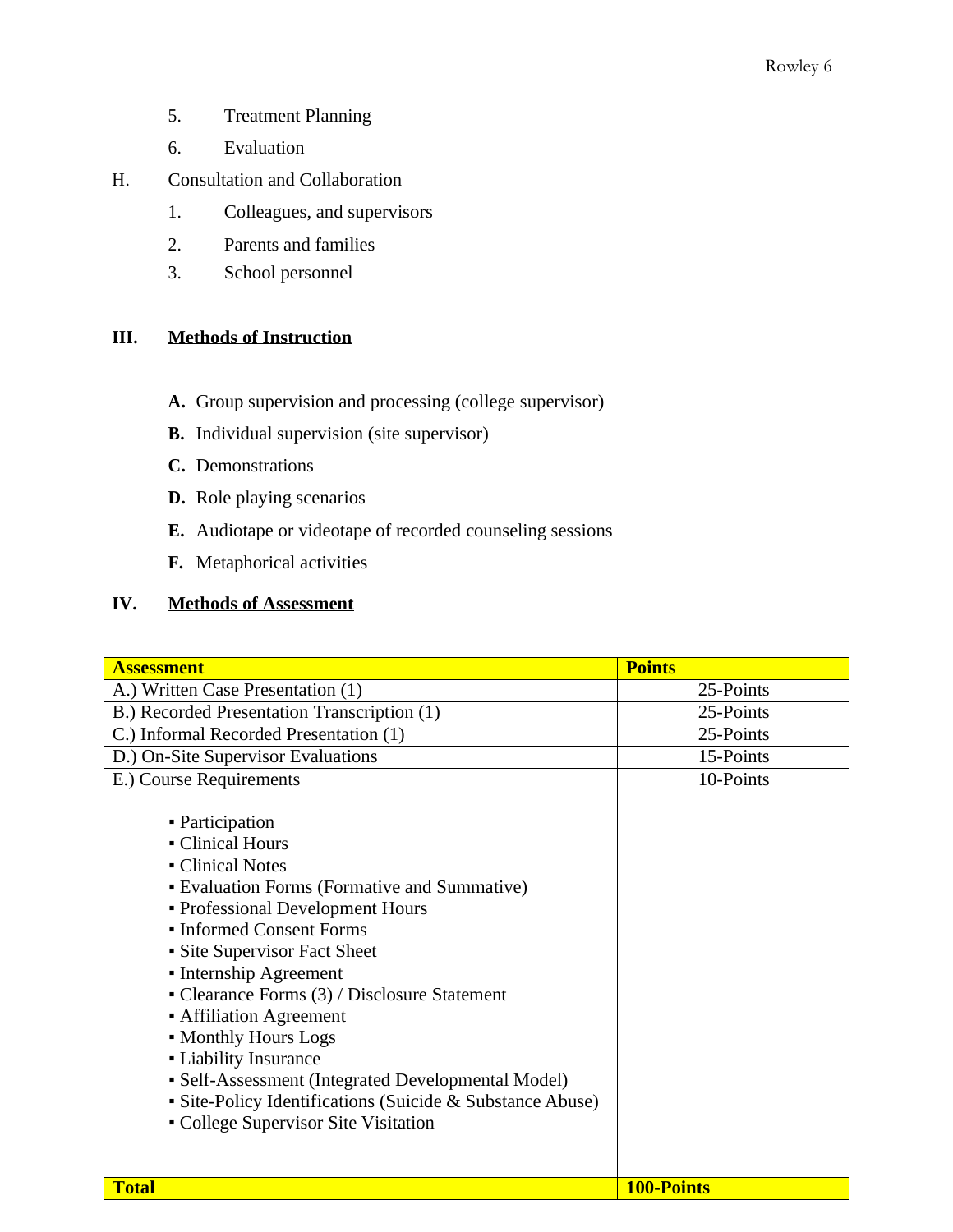- A. **Written Case Presentation (1):** Each student will make a presentation on one individual counseling session or one group counseling session. The presentation will consist of the following:
	- 1. Presenting Problem
	- 2. Developmental History
	- 3. Current Environment, consider systems perspective
	- 4. Career Implications of Mental Health Needs
	- 5. Counseling Goals, including objectives for each (individual counseling, group counseling, referral), consider treatment prevention or intervention (developmentally appropriate)
	- 6. Counseling Approaches, i.e. counseling theory and techniques
	- 7. Clinical Impressions, including specific symptomatology within DSM and other forms of assessment
	- 8. Multicultural considerations, i.e. gender, age, disability
	- 9. Efforts to understand your client's presenting problem, i.e. research and consultation
	- 10. Reactions to the client and experience as client's counselor, i.e. plan moving forward
	- 11. Ethical Considerations, i.e. personal biases, approach, interactions
	- 12. Questions for the group.
	- For a **group session**, written information should consist of a "Group Counseling: Session Analysis" as well as an overview of the purpose of the group and its objectives. A transcription of the 15-minute recorded session to be presented will be required.
	- In class, give an overview of the client or group, highlighting major issues and concerns (25-30 minutes)
	- Audio or video recording presentation (15 minutes). Select 10 minutes of the tape that you want critiqued. The other 5 minutes will be selected at random. Bring a tape recorder, laptop, tablet or any equipment necessary for the presentation e.g. speakers, cables. **Try out your recording in advance to assure you can operate the equipment.**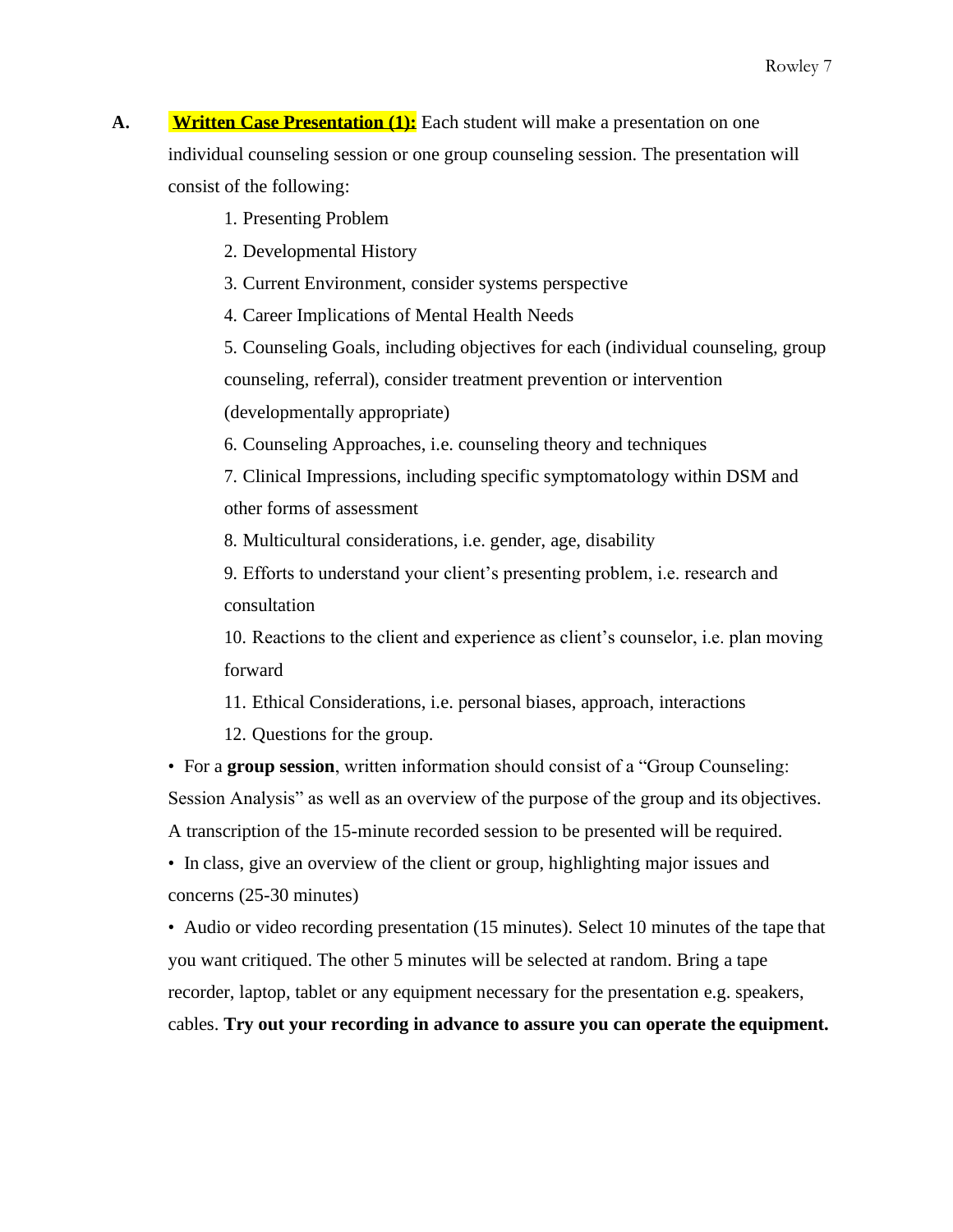• Critique/discussion/feedback (15 minutes). If it is *impossible* to record due to site issues, please contact me in advance. The expectation is that you work your hardest to conduct an audio recorded session.

• Client information and students' therapeutic skills will remain **confidential**. All written information about the client will be returned to the student presenter for shredding.

### **Student Learning Outcomes**: A-H

**Total Points**: 25-Points

**B. Recorded Presentation Transcription (1):** Students will present a 10-15 minute audio or video recorded counseling session with a client for class discussion and analysis. Students will be required to complete a transcription of the 10-15 minute counseling session for further in-depth analysis. To successfully complete this assignment, students will need to do the following:

> **1.** Bring a tape recorder, laptop, tablet or any equipment necessary for the presentation e.g. speakers, cables. **Try out your recording in advance to assure you can operate the equipment.**

- **2.** Client information and students' therapeutic skills will remain **confidential**
- 3. Provide a background of the client including identifying characteristics as well as the presenting problem
- 4. Discuss theoretical framework approach as it pertains to this session, including specific skills used connected to the theory or theories
- 5. Complete a transcription of the counseling session and distribute to the class
- 6. Identify areas in which the student would like to receive peer feedback on the recorded session for future planning and approach by posing 2 questions.

#### **Student Learning Outcomes**: A-E; H

**Total Points:** 25-Points

**C. Informal Recorded Presentation (1):** Students will present one video or audio-recorded client sessions to be reviewed in class. Before arriving to supervision on the date of the scheduled review of a recording, students will select a 15-minute period of the recording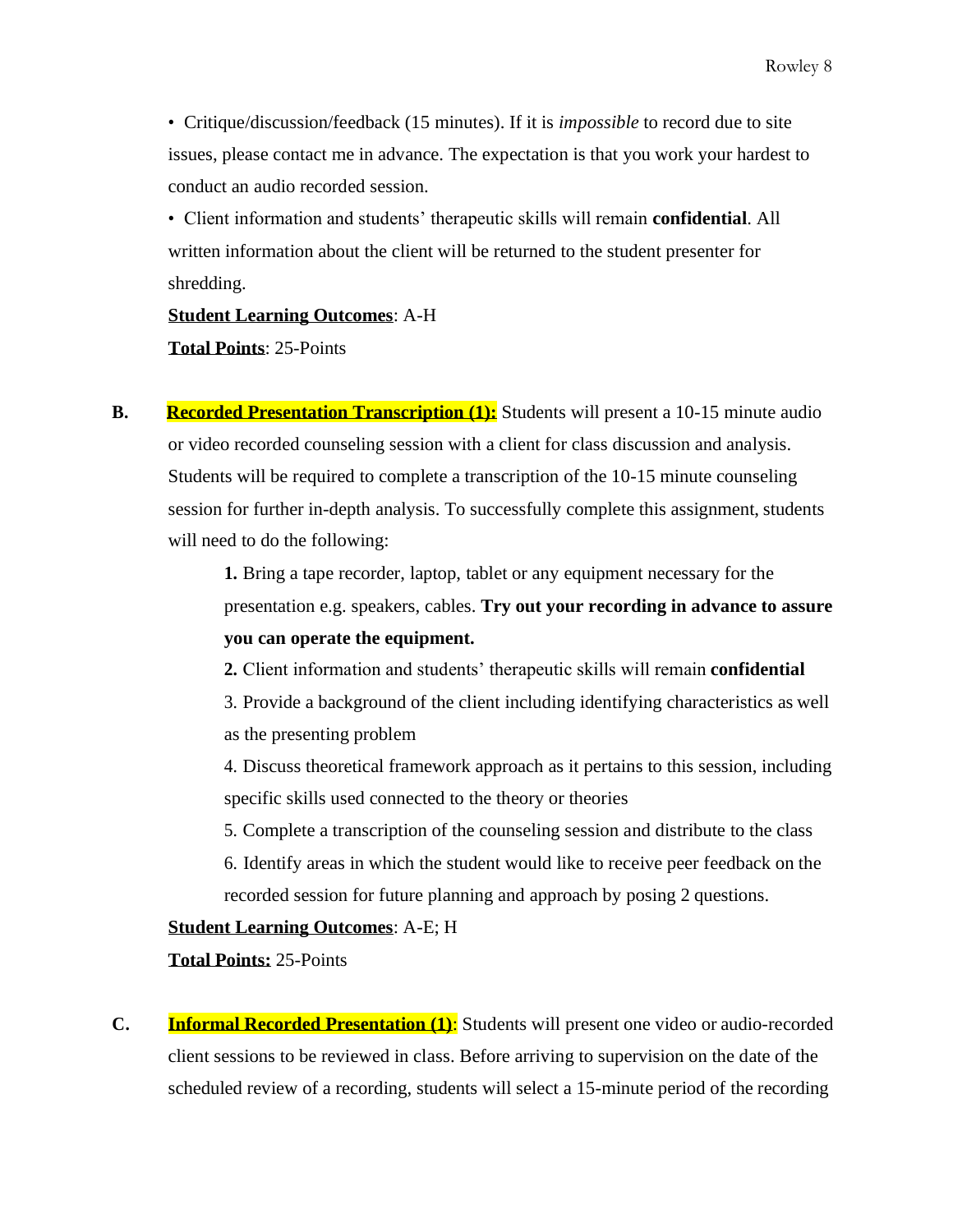for review, i.e. a portion in which the student experiences difficulty or demonstrates skill. To successfully complete this assignment, students will need to do the following:

**1.** Bring a tape recorder, laptop, tablet or any equipment necessary for the presentation e.g. speakers, cables. **Try out your recording in advance to assure you can operate the equipment.**

**2.** Client information and students' therapeutic skills will remain **confidential**

3. Provide a background of the client including identifying characteristics as well as the presenting problem

4. Discuss theoretical framework approach as it pertains to this session, including specific skills used connected to the theory or theories

5. Select a 15-minute period of the recorded session to review

6. Identify areas in which the student would like to receive peer feedback on the recorded session for future planning and approach by posing 2 questions.

## **Student Learning Outcomes**: A-E; H

**Total Points:** 25-Points

- **D. On-Site Supervisor Evaluation:** The student will receive weekly supervision from their on-site supervisor. The college supervisor will assess the completion of this goal by doing the following:
	- 1. Reviewing monthly supervision hour logs
	- 2. Collaborating with the site supervisor on a regular basis through phone or email

3. Identifying discussions that connect to site supervisor comments during peer processing within the supervision session

4. Reviewing the evaluations of the site supervisor at the mid-point and conclusion of the semester (formative and summative assessment)

5. Conducting a site visit to meet the site supervisor in-person

# **Student Learning Outcomes**: A-H

**Total Points**: 15-Points

**E. Documentation and Participation (Course Requirements)**: Students will submit the following paperwork and engage in activities throughout the course of the semester: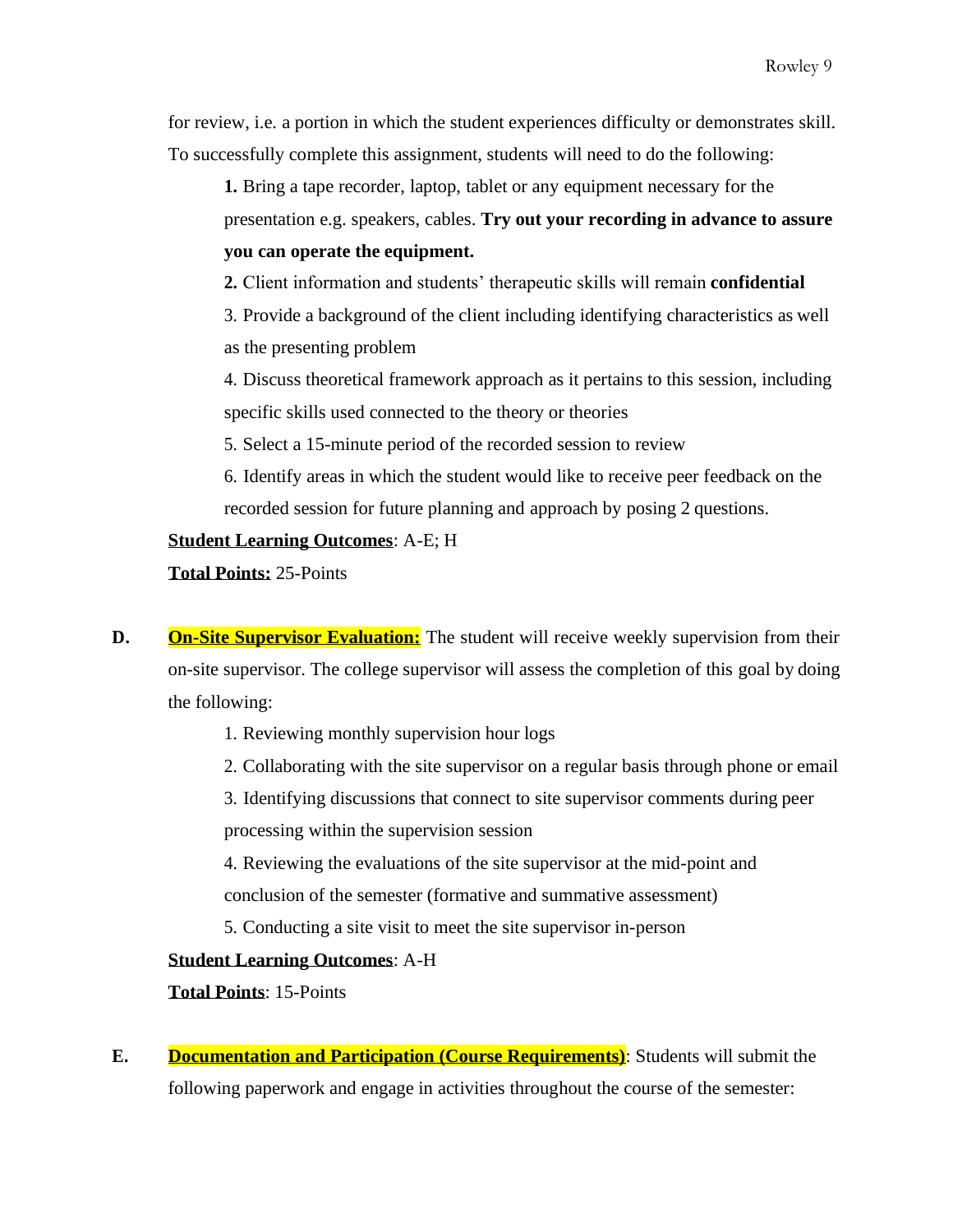1. Complete Student Self-Evaluation as Pre & Post-Course Evaluation based on the Integrated Developmental Model

- 2. Submit by First Class Session:
	- Internship Agreement
	- Clearance Forms / Disclosure Statement
	- Site Supervisor Fact Sheet
	- Liability Insurance (Student Members ACA Free)
	- Affiliation Agreement with Internship Site
- 3. Monthly Internship Log
	- **Individual Counseling Hours** with Weekly Progress Notes (10)
	- One Client: Minimum of 5-Sessions
	- **Group Counseling Hours** with Group Analysis Notes (10)
	- **Professional Development (P.D.) Hours**

▪ Students must submit verification of professional development hours through a certificate or a printed flyer signed by the site supervisor with hours documented

▪ Journal Articles can fulfill Professional Development Hours

▪ Journal Article Report Form: This task encompasses the reading of a scholarly article from a reputable journal publication, i.e. Journal of Counseling and Development. The Report Form should include journal title, article title, author(s), a brief synopsis of the article, and an explanation of how information from the article could be implemented to improve counseling practices (1 Article Report = 1 Hour of P.D.)

- 4. Group Supervision Engagement
- 5. Submission of Clinical Notes (Individual and Group)
- 6. Informed Consent Forms for Counseling Recordings
- 7. Site Policy Identification (Suicide Policy and Substance Abuse)
- 8. University Supervisor Site Visit

#### **Student Learning Outcomes**: A-H

**Total Points**: 10-Points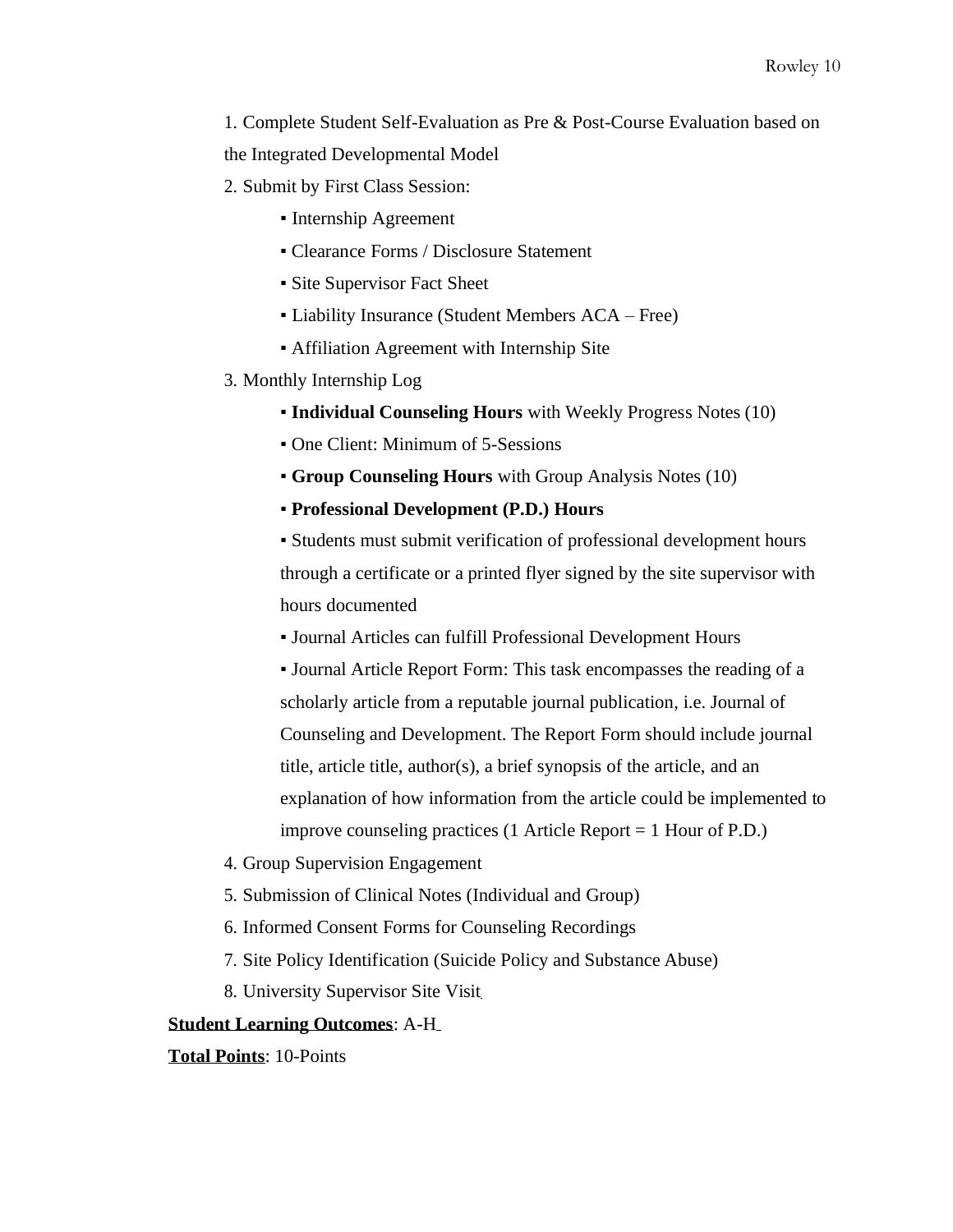# **V. Final Grade Scale**

**Note**: All students in the Graduate Counseling Program MUST receive a grade of **"B" or higher.** If a student fails to do so, **he or she must repeat the course before continuing in the program.**

Please see the SGPS Academic Catalog or Graduate Counseling Student Handbook for additional information about course grades and academic integrity:

SGPS Academic Catalog

Graduate Counseling Student Handbook

| Α      | $100 - 93$   |
|--------|--------------|
| A-     | $90 - 92$    |
| $B+$   | $87 - 89$    |
| B      | $83 - 86$    |
| $*B-$  | $80 - 82$    |
| $*C+$  | $77 - 79$    |
| $C^*C$ | $73 - 76$    |
| $*C-$  | $70 - 72$    |
| *F     | 70 and Below |

Students are responsible to become familiar with and will be held accountable for the information on the following topics that can be found within the Academic Catalog.

**Attendance Policy**: Timely, consistent attendance in class has been shown to have a direct correlation to student performance. Missing classes causes students to fall behind in the course material. The policy for this class is that undocumented absences and tardy attendance are unacceptable. Absences are permitted only in cases of illness or other legitimate causes (family emergency, death in the family, etc.). Official notice that a student has presented documentation for an absence is sent from the Office of the Dean of Students to faculty on a timely basis. In cases of a documented absence from a class, the student has both the opportunity and responsibility to make up all class work missed.

Students are allowed documented absences equivalent to one week of classes for any course in which they are enrolled. This amounts to three absences for a class that meets on MWF schedule, two classes for courses meeting either on a TR or MW schedule, and one class for labs and classes that meet only once a week. Absences are counted from the first day of class.

Entering the class late or leaving the room during class interrupts the classwork in progress and is disruptive to the learning process for students who are trying to learn. Class attendance is required, and roll is taken each period. Serious tardiness may result in a failure of the course.

**Academic Integrity:** Academic integrity is important to the intellectual climate at Rosemont College. Violations of academic integrity cannot be tolerated and may result in the student's failure in a course and/or suspension or expulsion from Rosemont College. Academic dishonesty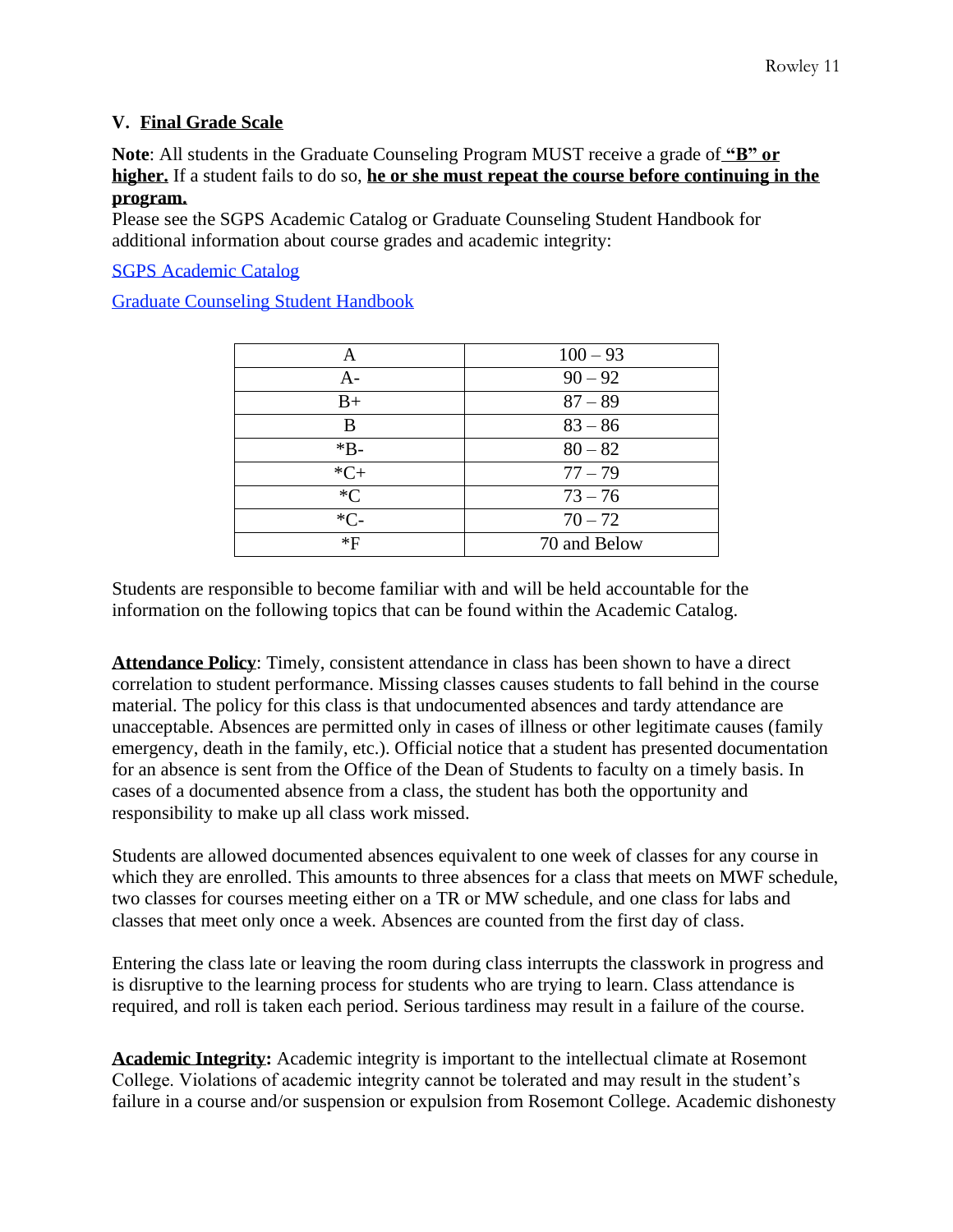includes but is not limited to: plagiarism; fabrication of data, information, or citations; multiple submissions of the same work in different courses; and cheating on exams or assignments. Cheating of any kind WILL result in a zero on the work in question and a letter grade reduction in the course grade after the student's grade is calculated using the zero on the work in question. At the instructor's discretion, it may also result in failing the course and/or reporting of the incident to the administration for further action.

**Class Assignments***:* Assignments that are not completed by the stated deadline will not be accepted, unless prior arrangements are made with the instructor. Such circumstances must be supported by written documentation from an acceptable third party.

**Communications:** Changes in schedules, assignments, guidance, etc. will be communicated only to your Rosemont e-mail address. E-mail is the preferred way to communicate with the instructor and must be sent to the e-mail address listed on the front of this syllabus.

**Disability Statement:** If you have been approved for accommodations under ADA/504, please speak with the professor outside of class so that it is certain that all accommodations are provided promptly and completely. If you have not yet been approved for accommodations under ADA/504, but believe you might be entitled to them, please contact the Dean of Students in the Student Life Office at extension 2400 immediately. It would also be wise to speak with your professor, since temporary arrangements may be made under certain circumstances.

**Student Concerns***:* Students who have any course-related concerns should talk directly with their faculty member prior to the next class meeting. If a mutually acceptable resolution cannot be achieved, the student is advised to follow the procedures outlined in the appropriate Student Handbook.

**Cell Phone Use:** In order to be able to receive campus-wide safety or weather alerts, cell phones may be left on vibrate only during class. Absent prior permission from the instructor, students may not acknowledge other messages or phone calls nor may they ever send or received text messages during class. Please keep your phone hidden from the class and on vibrate only. Cell phones should not be used for internet purposes unless related to class assignments and instruction.

**Use of Laptops or Other Electronic Devices:** The use of personal laptops and other electronic devices during class sessions is strongly encouraged for the purposes of researching course material and engaging in classroom discussion. Students should not use their personal laptops for any other purposes during any class session. Failure to abide by this policy may impact your final grade.

**Recording Lectures:** Neither video nor audio recording may be made of any lecture in this course without the express consent of the instructor.

**Inclement Weather:** The Rosemont "snow number" is Montgomery County 342. Announcements of closings are also posted on the website and placed on the main college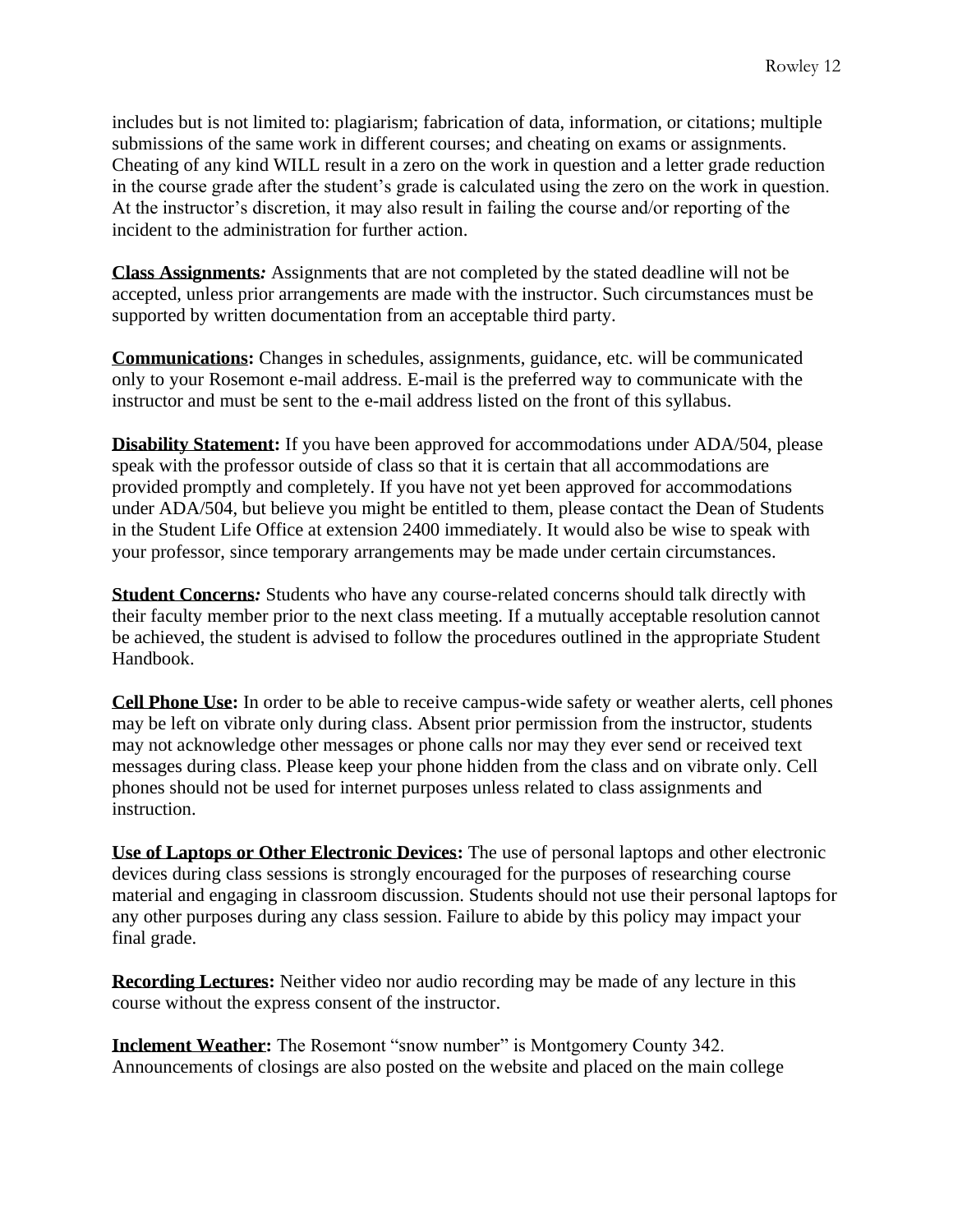number, 610-527-0200. Students are encouraged to register their cell phone or email address to e2Camplus on the iWay for cancellation notices.

**Course Website:** Information for this course, including, but not limited to, an electronic copy of this syllabus, is available through the course website located in the Rosemont College online learning portal (Canvas) located at <https://rosemont.instructure.com/login/canvas>. See your instructor if you have questions about accessing the course website.

**Submitting Papers Electronically:** Writing assignments for this course are to be submitted electronically via the course website.

## **Rosemont College 2018-2019 Graduate Academic Calendar**:

[https://rosemont.edu/\\_resources/site-pdfs/registrar/2018-2019\\_sgps\\_academic\\_calendar.pdf](https://rosemont.edu/_resources/site-pdfs/registrar/2018-2019_sgps_academic_calendar.pdf)

## **VI. Suggested Texts and Equipment**

- **A.** Rosemont College. (2018). *Student Handbook.* (Please use link above to access the 2018-2019 Student Handbook).
- **B.** American Counseling Association. (2014). 2014 ACA Code of Ethics. Retrieved from <https://www.counseling.org/resources/aca-code-of-ethics.pdf>
	- **C.** American Psychiatric Association. (2013). *Diagnostic and Statistical Manual of*

*Mental Disorders. DSM-5.* Washington, DC: American Psychiatric Association.

**D.** Video recorder for taping and presenting sessions.

### **VII. Tentative Course Schedule**

| Date       | <b>Topics/Activities</b>              | <b>Assignments Due</b>                 |
|------------|---------------------------------------|----------------------------------------|
|            |                                       |                                        |
| Week 1:    | <b>Orientation</b>                    | <b>Liability Insurance, Site</b>       |
|            | <b>Group Supervision</b>              | <b>Contract, Site Supervisor Sheet</b> |
| 09/06/2018 | <b>Session Buddies</b>                |                                        |
|            | <b>Theoretical Framework</b>          |                                        |
|            | <b>Integrated Developmental Model</b> |                                        |
|            | <b>Supervisee Questionnaire</b>       |                                        |
|            |                                       |                                        |
| Week 2:    | <b>Group Supervision</b>              | <b>Informed Consent</b>                |
|            | <b>Review Suicide Policy</b>          | <b>Supervision Contract</b>            |
| 09/13/2018 |                                       |                                        |
|            |                                       |                                        |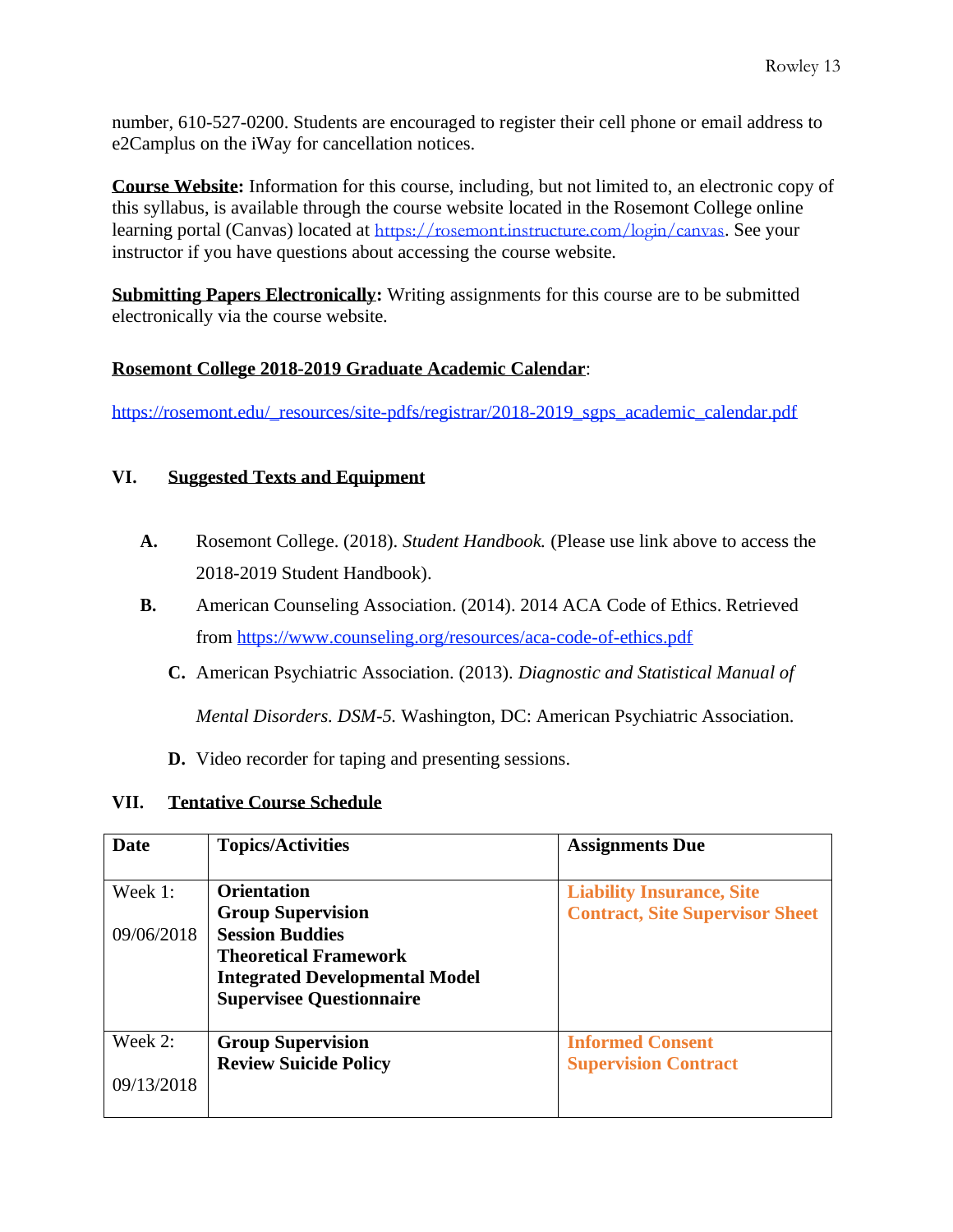| Week 3:         | <b>Group Supervision</b>                                                | <b>Progress Notes (2)</b>                             |
|-----------------|-------------------------------------------------------------------------|-------------------------------------------------------|
|                 | <b>Review Substance Abuse Policy</b>                                    |                                                       |
| 09/20/2018      |                                                                         |                                                       |
|                 |                                                                         |                                                       |
| Week 4:         | <b>Group Supervision</b>                                                | <b>Progress Notes (2)</b>                             |
|                 | <b>Review of Assessments</b>                                            | <b>Hour Log</b>                                       |
| 09/27/2018      |                                                                         |                                                       |
|                 |                                                                         |                                                       |
|                 |                                                                         |                                                       |
| Week 5:         |                                                                         |                                                       |
|                 | <b>Group Supervision</b><br><b>Licensure and Certification</b>          | <b>Progress Notes (2)</b><br><b>Informal Recorded</b> |
| 10/04/2018      |                                                                         | <b>Presentation</b>                                   |
|                 |                                                                         |                                                       |
| Week 6:         | <b>Group Supervision</b>                                                | <b>Progress Notes (2)</b>                             |
|                 | <b>Self-Care</b>                                                        |                                                       |
| 10/11/2018      |                                                                         |                                                       |
| Week 7:         | <b>Group Supervision</b>                                                | <b>Progress Notes (2)</b>                             |
| 10/18/2018      | <b>Professional Advocacy</b>                                            |                                                       |
| Week 8:         | <b>Group Supervision</b>                                                | <b>Progress Notes (2)</b>                             |
|                 | <b>Legal and Ethical Scenarios</b>                                      |                                                       |
| 10/25/2018      |                                                                         |                                                       |
|                 |                                                                         |                                                       |
|                 |                                                                         |                                                       |
| Week 9:         | <b>Group Supervision</b>                                                | <b>Progress Notes (2)</b>                             |
| 11/01/2018      | <b>Consultation</b>                                                     | <b>Hour Log</b>                                       |
| <b>Week 10:</b> | <b>Group Supervision</b>                                                | <b>Progress Notes (2)</b>                             |
|                 | <b>DSM Review</b>                                                       | <b>Recorded Presentation</b>                          |
| 11/08/2018      |                                                                         | <b>Transcription</b>                                  |
|                 |                                                                         |                                                       |
| Week 11:        |                                                                         |                                                       |
|                 | <b>Group Supervision</b><br><b>Crisis Counseling</b>                    | <b>Progress Notes (2)</b>                             |
| 11/15/2018      |                                                                         |                                                       |
|                 |                                                                         |                                                       |
| <b>Week 12:</b> | <b>Holiday Break - No Class</b>                                         |                                                       |
|                 |                                                                         |                                                       |
| 11/22/2018      |                                                                         |                                                       |
| <b>Week 13:</b> |                                                                         |                                                       |
|                 | <b>Group Supervision</b><br><b>Integrated Developmental Model Chart</b> | <b>Progress Notes (2)</b><br><b>Hour Log</b>          |
| 11/29/2018      | <b>Review</b>                                                           |                                                       |
|                 |                                                                         |                                                       |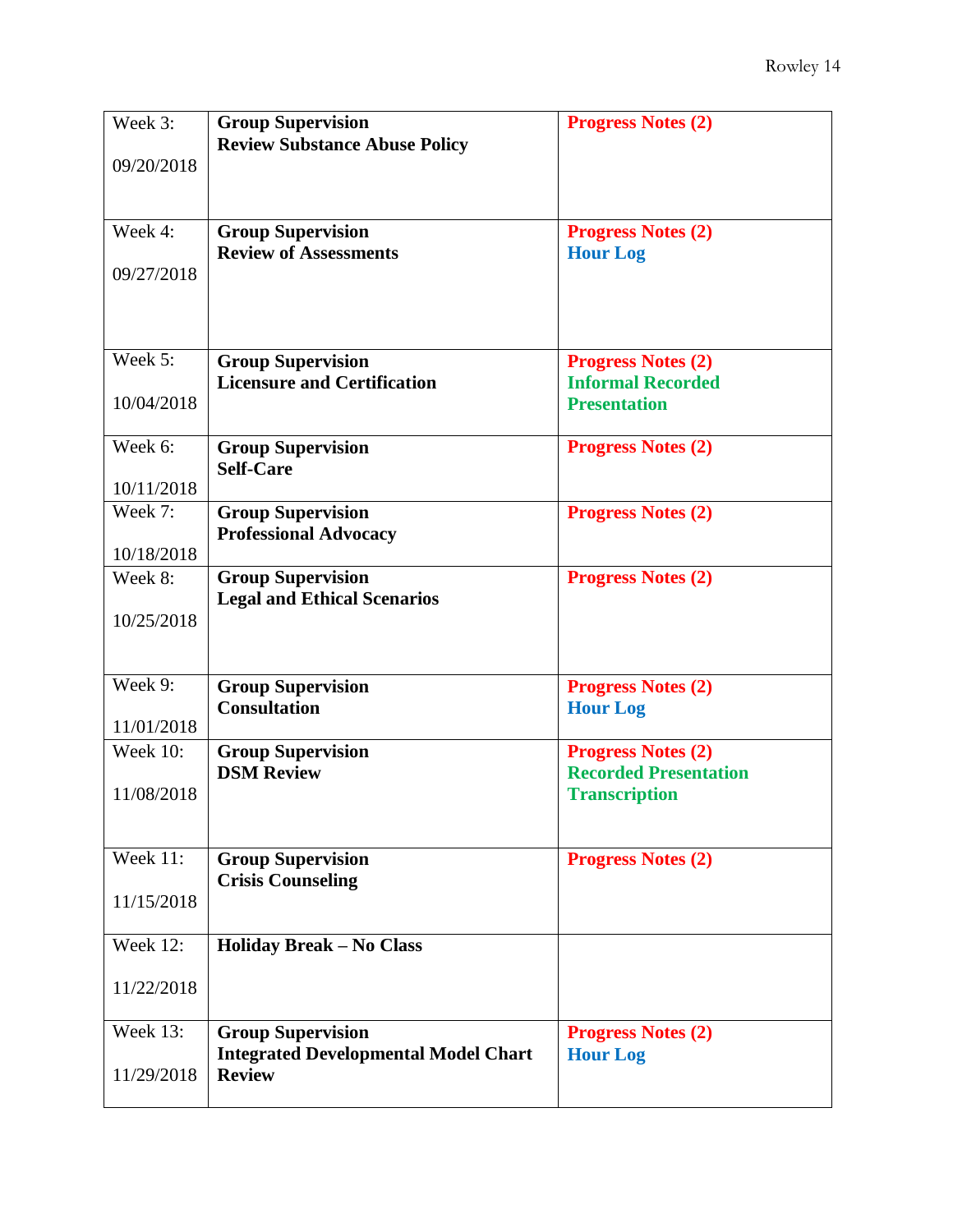| Week 14:<br>12/06/2018        | <b>Group Supervision</b><br><b>Counseling Job Market</b>                                |                                                                                                                                                               |
|-------------------------------|-----------------------------------------------------------------------------------------|---------------------------------------------------------------------------------------------------------------------------------------------------------------|
| <b>Week 15:</b><br>12/13/2018 | <b>Group Supervision</b><br><b>Metaphor Activity</b><br><b>Supervisee Questionnaire</b> | <b>Hour Log</b><br><b>Written Case Presentation</b><br><b>SIRs Student Evaluations</b><br><b>Student Self-Evaluation</b><br><b>Site Supervisor Evaluation</b> |

#### **VIII. Bibliography**

#### **A. Print Resources**

- American Counseling Association. (2014). 2015 Code of Ethics. Retrieved from ht[tps://www.counseling.org/resources/aca-code-of-ethics.pdf](http://www.counseling.org/resources/aca-code-of-ethics.pdf)
- Corey, G. (2008). *Theory and practice of group counseling*. Pacific Grove, CA: Brooks/Cole.
- Corey, G., Corey, M. S., & Callanan, P. (2007). *Issues and ethics in the helping professions*. Pacific Grove, CA: Brooks/Cole.
- Corey, M. S., Corey, G., & Corey, C. (2010). *Groups: Process and practice*. Belmont, CA: Brooks/Cole.
- DeLucia-Waack, J., & Donigian, J. (2004). *The practice of multicultural group work: Visions and perspectives from the field.* Belmont, CA: Brooks/Cole.
- Doweiko, H. E. (2006). *Concepts of chemical dependency*. Pacific Grove, CA: Brooks/Cole.
- Evans, K. (2008). *Gaining cultural competence in career counseling*. Boston: Lahaska Press.

Glasser, W. (1998). *Choice theory*. New York: Harper Collins.

- Helms, J. E., & Cook, D. A. (1999). *Using race and culture in counseling and psychotherapy: Theory and process.* Boston, MA: Allyn and Bacon.
- Hines, D. A., & Malley-Morrison, K. (2005). *Family violence in the United States: Defining, understanding and combating abuse.* Thousand Oaks, CA: Sage.
- James, R., & Gilliland, B. (2005). *Crisis intervention strategies.* Belmont, CA: Thomson Brooks/Cole.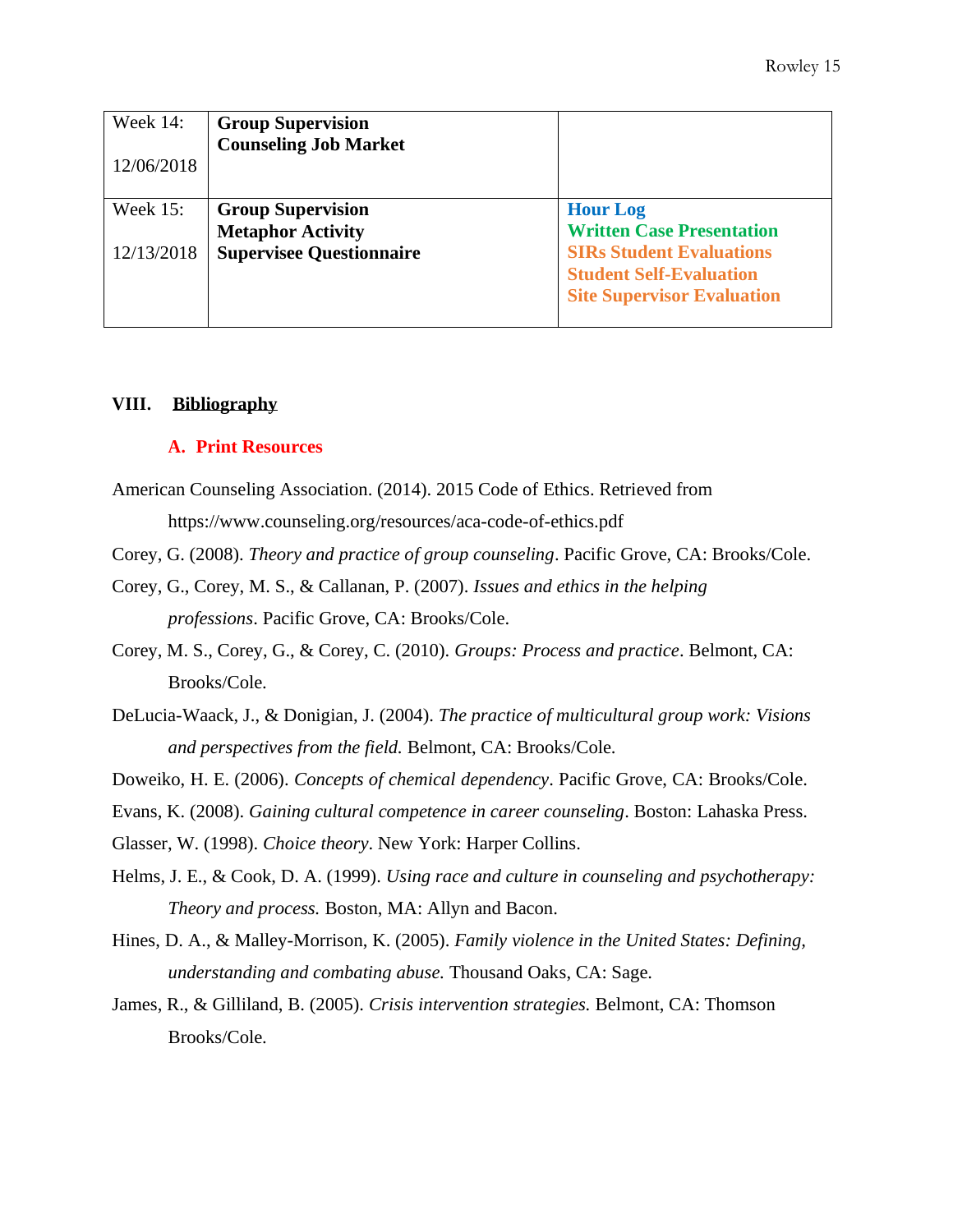- Kaplan, D. M., Francis, P. C., Hermann, M. A., Baca, J. V., Goodnough, G. E., Hodges, S., ... Wade, M. E. (2017). New concepts in the 2014 ACA code of ethics. *Journal of Counseling & Development, 95*(1), 110-120. doi:10.1002/jcad.12122
- Lehmann, P., & Rabenstein, S. (2002). Children exposed to domestic violence: The role of impact, assessment, and treatment. In A. R. Roberts (Ed.), *Handbook of domestic violence: Intervention strategies* (pp. 343-364). New York: Oxford University Press.
- Lewis, J. A., Lewis, M. D., Daniels, J. A., & D'Andrea, M. J. (2003). *Community counseling; Empowerment strategies for a diverse society*. 3rd ed. Belmont, CA: Wadsworth.
- Johnson, D., & Johnson, F. (2006). *Joining together: Group theory and group skills.* New York: Allyn and Bacon.
- Miller, G. A. (2005). *Learning the language of addiction counseling.* Boston, MA: Allyn & Bacon
- Norton, R. A., & Coleman, H. L. K. (2003). Multicultural supervision: The influence of race-related issues in supervision and outcome. In D. B. Pope-Davis, H. L. K. Coleman, W. M. Liu, & R. L. Toporek (Eds.), *Handbook of multicultural competencies* (pp. 114- 134). Thousand Oaks, CA: Sage.
- Ober, A. M., Granello, D. H., & Henfield, M. S. (2009). A synergistic model to enhance multicultural competence in supervision. *Counselor Education and Supervision, 48*(3), 204-221. doi:10.1002/j.1556-6978.2009.tb00075.x
- Pedersen, P. B. (1991). Multiculturalism as a fourth force in counseling. *Journal of Counseling and Development, 70(1)*, 6-12.
- Rayle, A. D. (2006). Mattering to others: Implications for the counseling relationship. *Journal of Counseling and Development, 84*(4), 483-487.
- Rogers, C. (2002). *On becoming a person*. New York: Houghton Mifflin.
- Savin-Williams, R. C. (2001). *Mom, dad, I'm gay: How families negotiate coming out*. Washington, DC: APA Press.
- Sharf, R. S. (2010). *Applying career development theory to counseling.* Belmont, CA: Thomson.
- Snyder, C. M. J., & Anderson, S. A. (2009). An examination of mandated versus voluntary referral as a determinant of clinical outcome. *Journal of Marital and Family Therapy, 35*(3), 278-292.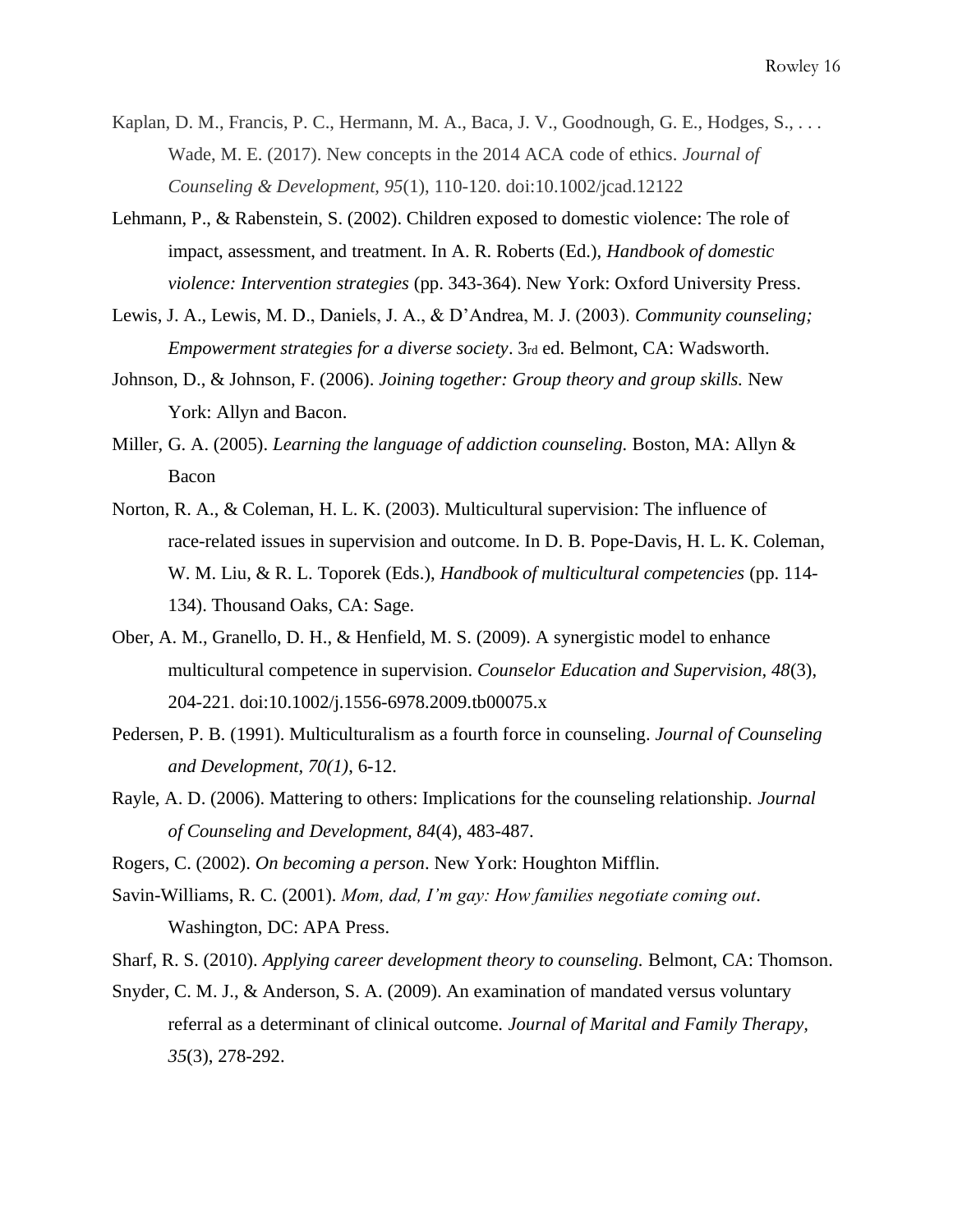- Stewart, P. E., & Ames, G. P. (2014). Using culturally affirming, thematically appropriate bibliotherapy to cope with trauma. *Journal of Child & Adolescent Trauma, 7*(4), 227-236. doi:10.1007/s40653-014-0028-6
- Sue, D. W. (2008). *Counseling the culturally diverse: Theory and practice*. Hoboken, NJ: Wiley.
- Teyber, E. (2006). *Interpersonal process in therapy: An integrative model*. Belmont, CA: Thompson Brooks/Cole.
- Tyson, L. E., Culbreth, J. R., & Harrington, J. (Eds.). (2008). *Critical incidents in clinical supervision: Addictions, community, and school counseling.* Alexandria, VA: American Counseling Association.

Ungar, M. (2011). *Counseling in challenging contexts*. Belmont CA: Brooks/Cole.

- Walker, L. E. (1979). *The battered woman*. New York: Harper and Row.
- Yalom, I., & Leszcz, M. (2005). *The theory and practice of group psychotherapy*. New York: Basic Books.
- Zunker, V. (2006). *Career counseling: A holistic approach*. Belmont, CA: Thomson Brooks/Cole.

#### **B. Non-Print Resources**

American Counseling Association (ACA): [http://www.counseling.org](http://www.counseling.org/)

Association for Multicultural Counseling and Development (AMCD): [http://www.counseling.org](http://www.counseling.org/)

Council for Accreditation of Counseling and Related Education Programs (CACREP):

[www.cacrep.org](http://www.cacrep.org/)

National Board of Certified Counselors (NBCC): [www.nbcc.org](http://www.nbcc.org/)

National Clearinghouse for Alcohol & Drug Information (NCADI):<http://www.health.org/>

O\*NET OnLine:<https://www.onetonline.org/>

Pennsylvania Counseling Association (PCA):

[http://www.pacounseling.org/aws/PACA/pt/sp/home\\_page](http://www.pacounseling.org/aws/PACA/pt/sp/home_page)

Pennsylvania Mental Health Association (PMHA):<http://www.pamhca.com/>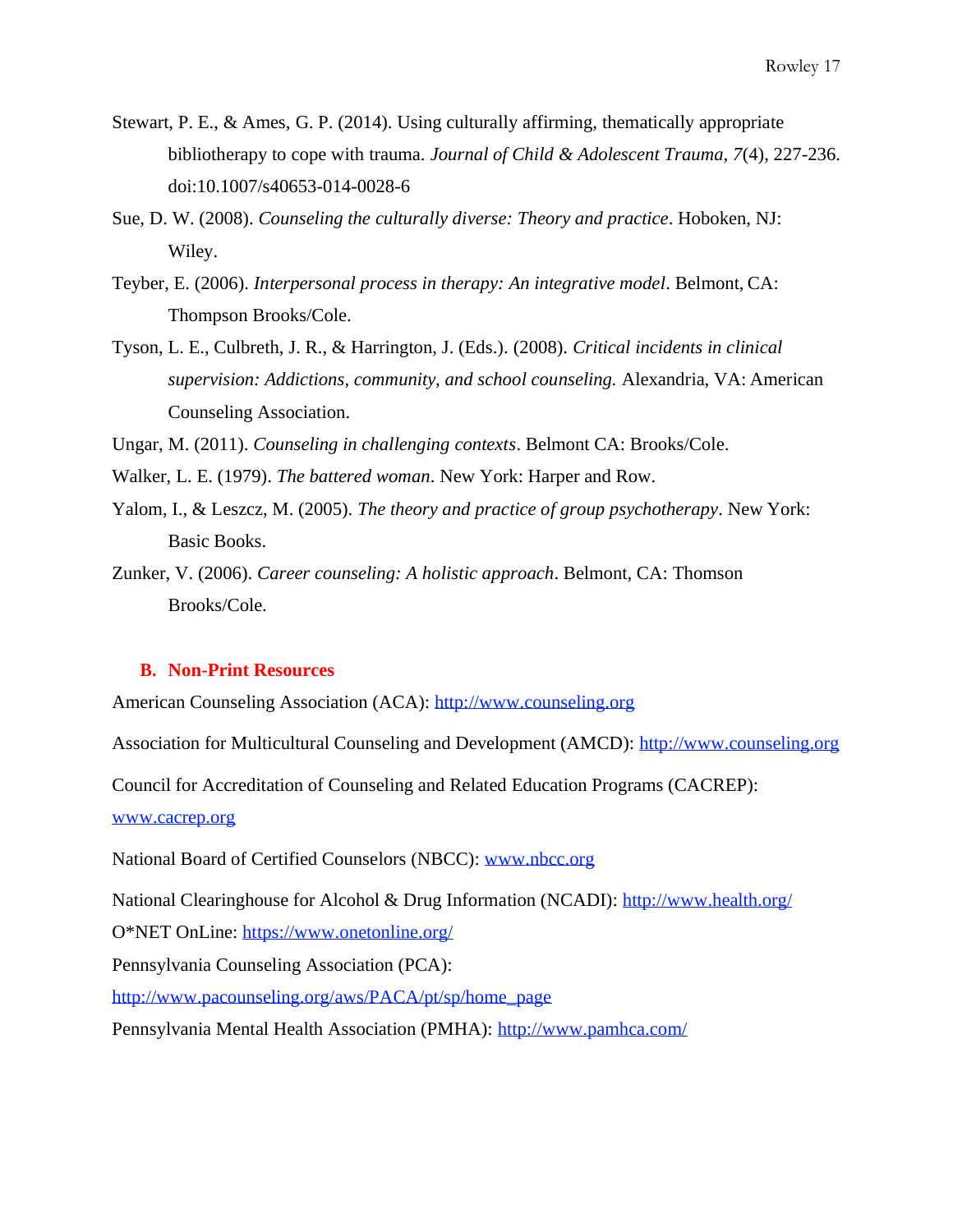Pennsylvania State Licensure Board:

[https://www.dos.pa.gov/ProfessionalLicensing/BoardsCommissions/SocialWorkersMarriageanF](https://www.dos.pa.gov/ProfessionalLicensing/BoardsCommissions/SocialWorkersMarriageanFamilyTherapistsandProfessionalCounselors/Pages/default.aspx) [amilyTherapistsandProfessionalCounselors/Pages/default.aspx](https://www.dos.pa.gov/ProfessionalLicensing/BoardsCommissions/SocialWorkersMarriageanFamilyTherapistsandProfessionalCounselors/Pages/default.aspx)

Psychotherapy.Net Videos:<http://www.psychotherapy.net/videos>

Substance Abuse and Mental Health Services Administration (SAMSHA):

<https://www.samhsa.gov/>

U.S. Department of Health and Office of Minority Health Resource Center: [www.omhrc.org](http://www.omhrc.org/)

# **IX. CACREP Standards-Assessment Crosswalk**

| <b>2016 CACREP Standard</b>                                                                                                                                                                                                                                                                                                                                 | <b>Assessment</b>                                                                                                | <b>Student Learning</b><br><b>Outcome</b> |
|-------------------------------------------------------------------------------------------------------------------------------------------------------------------------------------------------------------------------------------------------------------------------------------------------------------------------------------------------------------|------------------------------------------------------------------------------------------------------------------|-------------------------------------------|
| The multiple professional roles and<br>functions of counselors across specialty<br>areas, and their relationships with human<br>services and integrated behavioral health<br>care systems, including interagency and<br>inter-organizational collaboration and<br>consultation (1b. Professional<br><b>Counseling Orientation and Ethical</b><br>Practice). | Site Supervisor Evaluation,<br>Professional Advocacy<br>Topic Week #7, &<br><b>Consultation Topic Week</b><br>#9 | $(C)$ (E) (G)                             |
| Counselors' roles and responsibilities as<br>members of interdisciplinary community<br>outreach and emergency management<br>response teams (1c. Professional<br><b>Counseling Orientation and Ethical</b><br>Practice).                                                                                                                                     | <b>Identification of Suicide</b><br>Policy & Crisis Counseling<br>Topic Week #11                                 | $(E)$ $(G)$                               |
| The role and process of the professional<br>counselor advocating on behalf of the<br>profession (1d. Professional Counseling<br><b>Orientation and Ethical Practice).</b>                                                                                                                                                                                   | Professional Advocacy<br>Topic Week #7                                                                           | $(F)$ $(G)$                               |
| Advocacy processes needed to address<br>institutional and social barriers that<br>impede access, equity, and success for<br>clients (1e. Professional Counseling<br><b>Orientation and Ethical Practice).</b>                                                                                                                                               | Written Case Presentation,<br>Recorded Presentations.<br>& Professional Advocacy<br>Topic Week #7                | $(D)$ $(F)$                               |
| Professional counseling organizations,<br>including membership benefits, activities,<br>services to members and current issues<br>(1f. Professional Counseling<br><b>Orientation and Ethical Practice).</b>                                                                                                                                                 | <b>Liability Insurance</b><br>Requirement & Licensure<br>And Certification Topic<br>Week $# 5$                   | (B)                                       |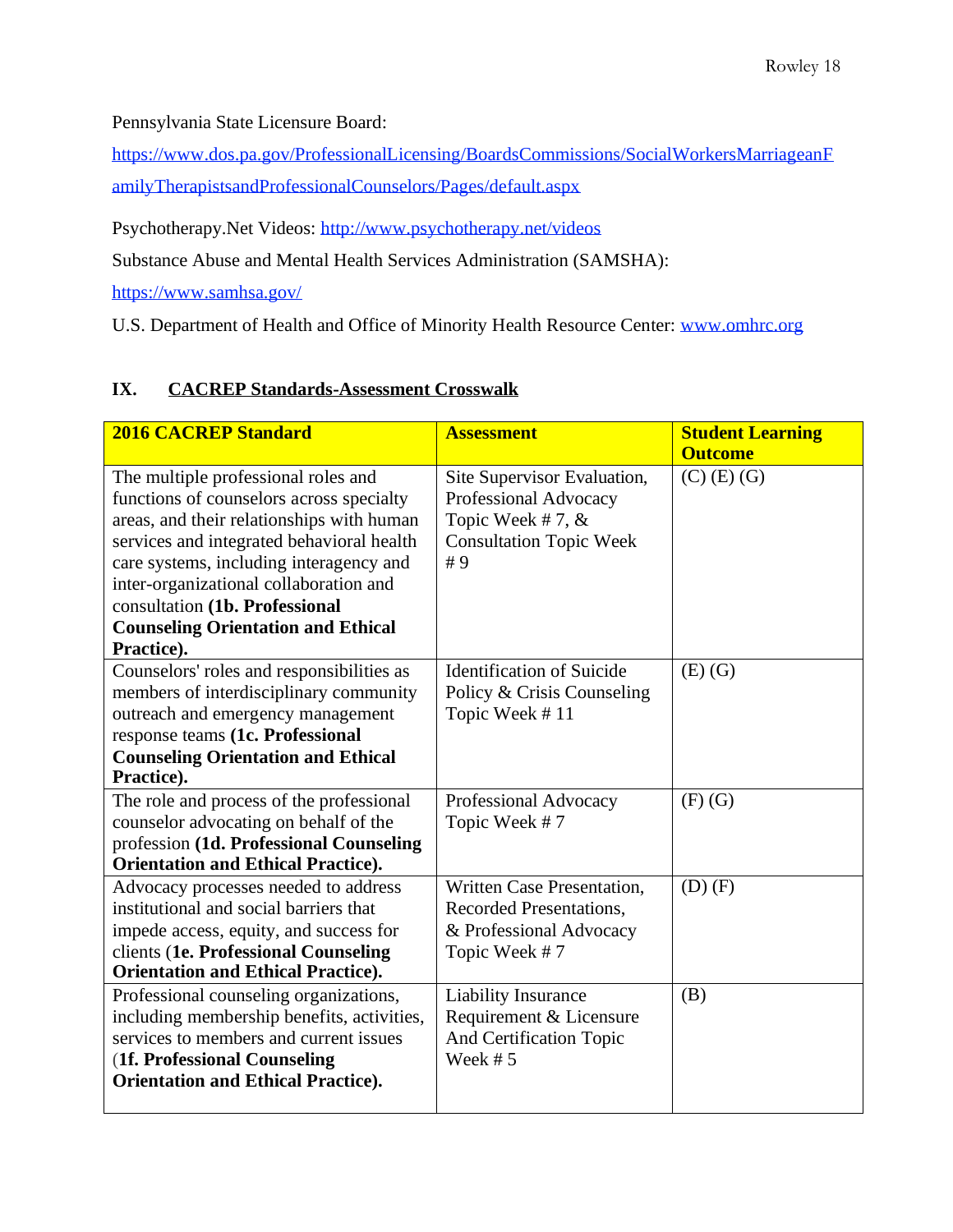| Professional counseling credentialing,<br>including certification, licensure, and<br>accreditation practices and standards, and<br>the effects of public policy on these issues<br>(1g. Professional Counseling<br><b>Orientation and Ethical Practice).</b> | <b>Liability Insurance</b><br>Requirement & Licensure<br>And Certification Topic<br>Week $# 5$ | (B)               |
|--------------------------------------------------------------------------------------------------------------------------------------------------------------------------------------------------------------------------------------------------------------|------------------------------------------------------------------------------------------------|-------------------|
| Current labor market information relevant<br>to opportunities for practice within the<br>counseling profession (1h. Professional<br><b>Counseling Orientation and Ethical</b><br>Practice).                                                                  | <b>Counseling Job Market</b><br>Topic Week #14                                                 | $(C)$ $(D)$       |
| Ethical standards of professional<br>counseling organizations for credentialing<br>bodies, and applications of ethical and<br>legal considerations in professional<br>counseling (1i. Professional Counseling<br><b>Orientation and Ethical Practice).</b>   | Written Case Presentation,<br>Recorded Presentations,<br>& Ethical Scenarios Topic<br>Week #8  | $(B)$ $(D)$ $(G)$ |
| Strategies for personal and professional<br>self-evaluation and implications for<br>practice (1k. Professional Counseling<br><b>Orientation and Ethical Practice).</b>                                                                                       | <b>Integrated Developmental</b><br><b>Model Assessment</b>                                     | $(B)$ $(E)$ $(G)$ |
| Self-care strategies appropriate to the<br>counselor role (1l. Professional<br><b>Counseling Orientation and Ethical</b><br>Practice).                                                                                                                       | <b>Integrated Developmental</b><br>Model Assessment & Self-<br>Care Topic Week #6              | $(B)$ $(C)$ $(G)$ |
| The role of counseling supervision in<br>the profession (1m. Professional<br><b>Counseling Orientation and Ethical</b><br>Practice).                                                                                                                         | Class Attendance $\&$<br><b>Consultation Topic Week</b><br>#9                                  | $(B)$ $(G)$       |
| Multicultural and pluralistic<br>characteristics within and among<br>diverse groups nationally and<br>internationally (2a. Social and<br><b>Cultural Diversity).</b>                                                                                         | Written Case Presentation,<br>Recorded Presentations,<br>& Site Supervisor<br>Evaluation       | $(A)$ $(B)$ $(C)$ |
| Multicultural counseling competencies<br>(2c. Social and Cultural Diversity).                                                                                                                                                                                | Written Case Presentation,<br>Recorded Presentations,<br>& DSM Topic<br>Week $#10$             | (B)               |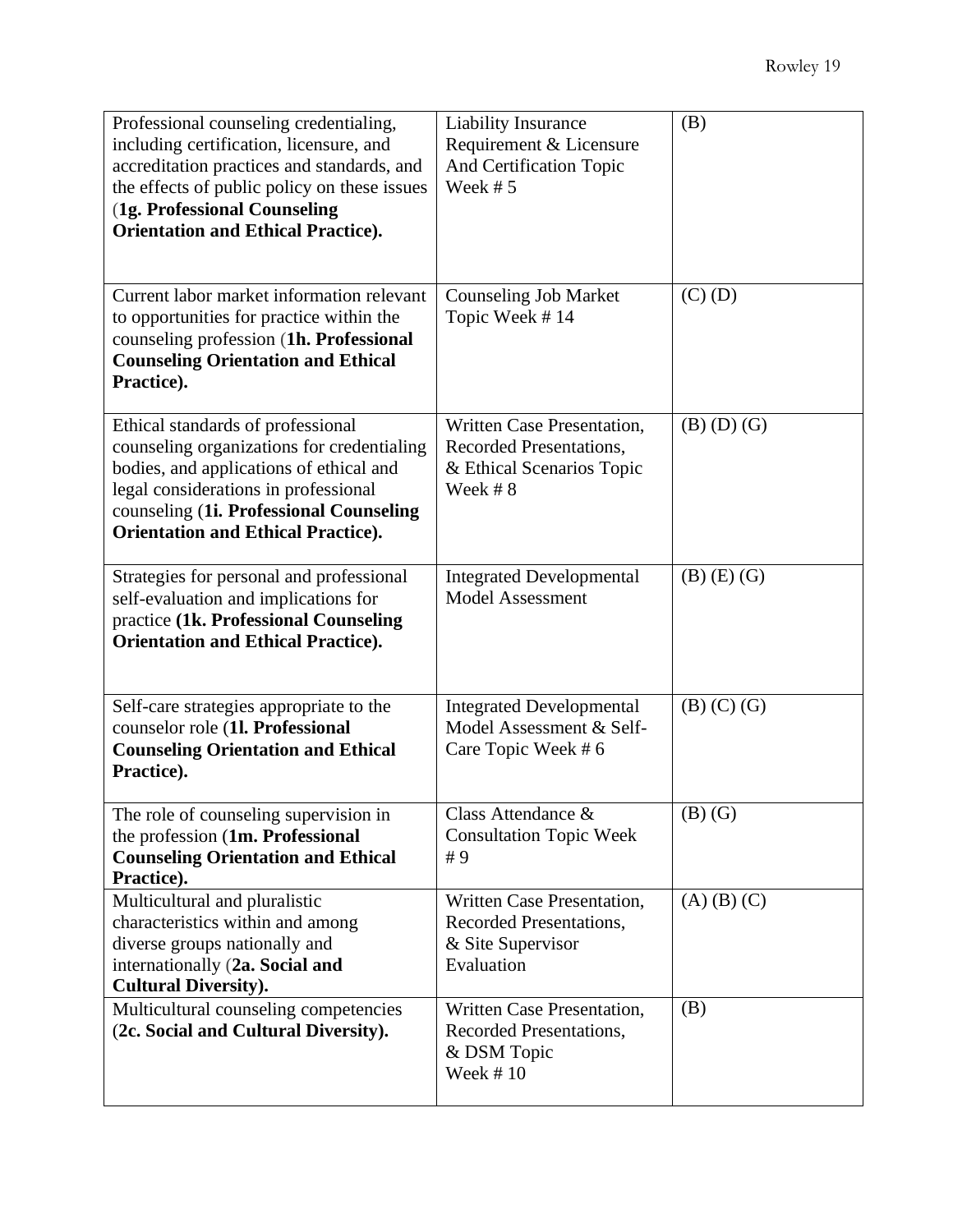| The impact of heritage, attitudes, beliefs,<br>understanding, and acculturative<br>experiences on an individual's views of<br>others (2d. Social and Cultural<br>Diversity).                            | Written Case Presentation &<br><b>Recorded Presentations</b>                                                                    | $(B)$ $(C)$ $(F)$         |
|---------------------------------------------------------------------------------------------------------------------------------------------------------------------------------------------------------|---------------------------------------------------------------------------------------------------------------------------------|---------------------------|
| The effects of power and privilege for<br>counselors and clients (2e. Social and<br><b>Cultural Diversity).</b>                                                                                         | <b>Weekly Group Supervision</b><br>& Ethical Scenarios Topic<br>Week #8                                                         | $(B)$ $(C)$ $(F)$         |
| Strategies for identifying and eliminating<br>barriers, prejudices, and processes of<br>intentional and unintentional oppression<br>and discrimination (2h. Social and<br><b>Cultural Diversity).</b>   | <b>Written Case Presentation</b><br>& Professional Advocacy<br>Topic Week #7                                                    | $(A)$ (B) (C) (D) (E) (F) |
| Systemic and environmental factors that<br>affect human development, functioning,<br>and behavior (3f. Human Growth and<br>Development).                                                                | Written Case Presentation &<br><b>Recorded Presentations</b>                                                                    | $(A)$ $(B)$ $(C)$         |
| Effects of crisis, disasters, and trauma<br>on diverse individuals across the<br>lifespan (3g. Human Growth and<br>Development).                                                                        | Suicide Policy Topic Week<br>#2, Substance Abuse<br>Policy Topic Week #3, $&$<br>Crisis Counseling Topic<br>Week $#11$          | $(A)$ $(B)$ $(C)$         |
| A general framework for understanding<br>differing abilities and strategies for<br>differentiated interventions (3h. Human<br><b>Growth and Development).</b>                                           | Written Case Presentation &<br><b>Recorded Presentations</b>                                                                    | $(B)$ $(C)$               |
| Approaches for conceptualizing the<br>interrelationships among and between<br>work, mental well-being, relationships,<br>and other life roles and factors (4b.<br><b>Career Development).</b>           | Written Case Presentation &<br><b>Recorded Presentations</b>                                                                    | $(A)$ (C) (D)             |
| Processes for identifying and using<br>career, avocational, educational,<br>occupational and labor market<br>information resources, technology, and<br>information systems (4c. Career<br>Development). | <b>Assessment Topic Week</b><br>#4, Professional Advocacy<br>Topic Week #7, &<br><b>Counseling Job Market</b><br>Topic Week #14 | $(A)$ (C) (D) (E)         |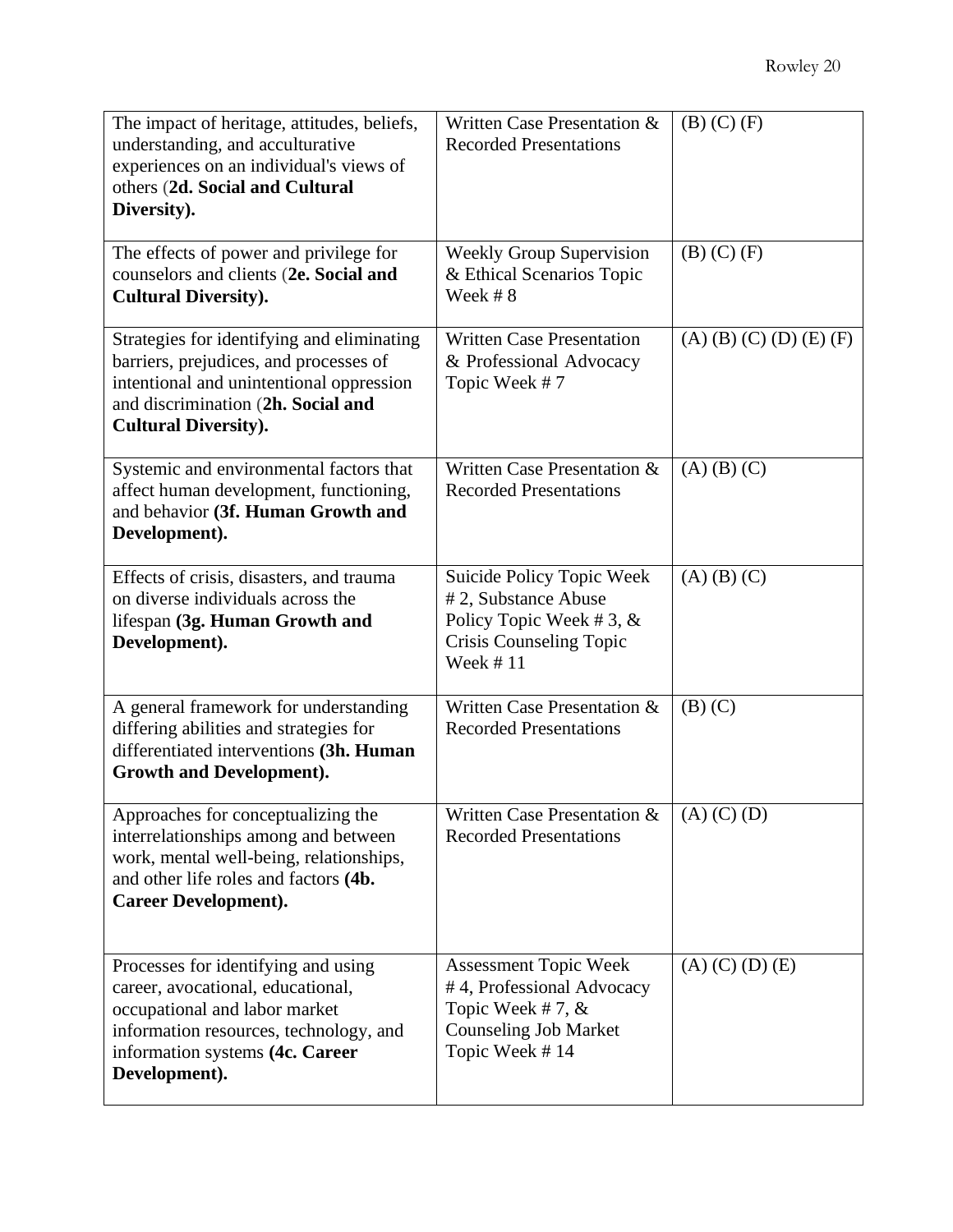| Approaches for assessing the conditions<br>of the work environment on clients' life<br>experiences (4d. Career Development).                                                            | <b>Assessment Topic Week</b><br>#4, DSM Topic Week #<br>10, & Written Presentation                       | $(A)$ (C) (D) (E) |
|-----------------------------------------------------------------------------------------------------------------------------------------------------------------------------------------|----------------------------------------------------------------------------------------------------------|-------------------|
| Strategies for assessing abilities,<br>interests, values, personality and other<br>factors that contribute to career<br>development (4e. Career<br>Development).                        | Assessment Topic Week<br>#4                                                                              | $(A)$ (C) (D) (E) |
| Strategies for advocating for diverse<br>clients' career and educational<br>development and employment<br>opportunities in a global economy (4g.<br><b>Career Development).</b>         | <b>Written Case Presentation</b>                                                                         | $(D)$ $(E)$       |
| Strategies for facilitating client skills<br>development for career, educational,<br>and life-work planning and<br>management (4h. Career<br>Development).                              | <b>Written Case Presentation</b>                                                                         | $(D)$ $(E)$       |
| Theories and models of counseling (5a.<br><b>Counseling and Helping Relationships).</b>                                                                                                 | Written Case Presentation,<br>Recorded Presentations, &<br><b>Theoretical Framework</b><br>Topic Week #1 | $(A)$ $(C)$       |
| A systems approach to conceptualizing<br>clients (5b. Counseling and Helping<br>Relationships).                                                                                         | Written Case Presentation &<br><b>Recorded Presentations</b>                                             | $(A)$ $(C)$ $(D)$ |
| Theories, models, and strategies for<br>understanding and practicing consultation<br>(5c. Counseling and Helping<br>Relationships).                                                     | <b>Consultation Topic Week</b><br>#9                                                                     | $(A)$ $(G)$       |
| Ethical and culturally relevant strategies<br>for establishing and maintaining in-person<br>and technology-assisted relationships (5d.<br><b>Counseling and Helping Relationships).</b> | <b>Individual Counseling</b><br>Progress Notes & Ethical<br>Scenarios Topic<br>Week #8                   | $(A)$ (B) (C) (D) |
| Counselor characteristics and behaviors<br>that influence the counseling process (5f.<br><b>Counseling and Helping Relationships).</b>                                                  | <b>Individual Counseling</b><br>Progress Notes & Integrated<br>Developmental<br>Model                    | $(B)$ $(C)$ $(G)$ |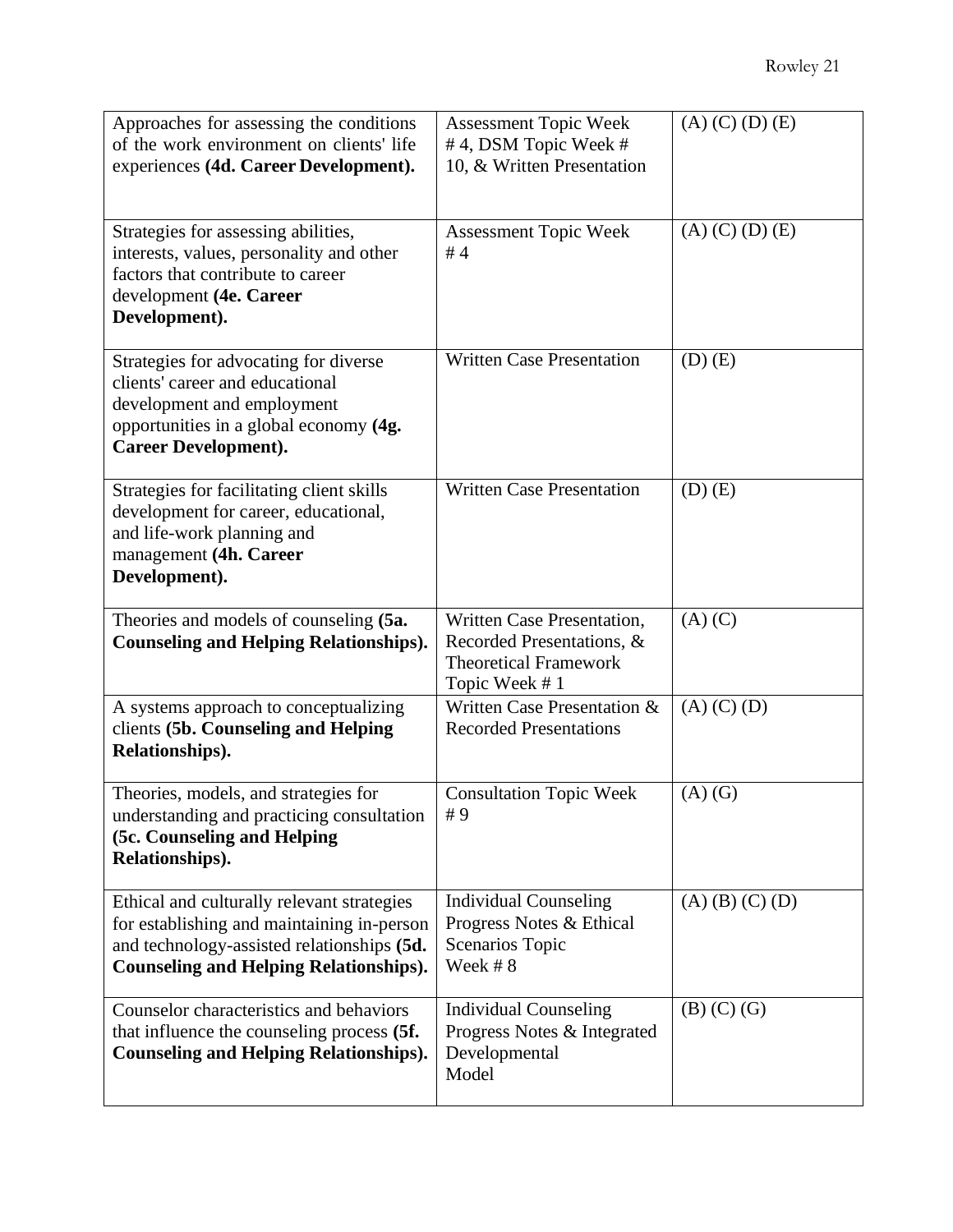| Essential interviewing, counseling, and<br>case conceptualization skills (5g.<br><b>Counseling and Helping Relationships).</b>                             | Written Case Presentation,<br>Recorded Presentations,<br><b>Individual Counseling</b><br>Progress Notes, &<br>Assessment Topic Week #4 | $(A)$ $(D)$ $(E)$ |
|------------------------------------------------------------------------------------------------------------------------------------------------------------|----------------------------------------------------------------------------------------------------------------------------------------|-------------------|
| Developmentally relevant counseling<br>treatment or intervention plans (5h.<br><b>Counseling and Helping Relationships).</b>                               | <b>Written Case Presentation</b>                                                                                                       | $(B)$ $(D)$ $(E)$ |
| Development of measurable outcomes<br>for clients (5i. Counseling and<br><b>Helping Relationships).</b>                                                    | <b>Written Case Presentation</b>                                                                                                       | $(D)$ $(E)$       |
| Suicide prevention models and strategies<br>(5l. Counseling and Helping<br>Relationships).                                                                 | Suicide Policy Topic Week<br># 2 & Crisis Counseling<br>Topic Week #11                                                                 | $(A)$ $(D)$ $(E)$ |
| Crisis intervention, trauma-informed, and<br>community-based strategies, such as<br>Psychological First Aid (5m. Counseling<br>and Helping Relationships). | Written Case Presentation,<br>Recorded Presentations, &<br><b>Theoretical Framework</b><br>Topic Week #1                               | $(A)$ $(D)$ $(E)$ |
| Processes for aiding students in<br>developing a personal model of<br>counseling (5n. Counseling and Helping<br>Relationships).                            | Written Case Presentation,<br>Recorded Presentations, &<br><b>Theoretical Framework</b><br>Topic Week #1                               | (C)               |
| Dynamics associated with group process<br>and development (6b. Group Counseling<br>and Group Work).                                                        | Group Counseling Analysis<br><b>Progress Notes</b>                                                                                     | (D)               |
| Therapeutic factors and how they<br>contribute to group effectiveness (6c.<br><b>Group Counseling and Group Work).</b>                                     | Group Counseling Analysis<br>Progress Notes & Review of<br>Tuckman's Stages                                                            | $(C)$ $(D)$       |
| Types of groups and other considerations<br>that affect conducting groups in various<br>settings (6f. Group Counseling and<br><b>Group Work)</b>           | Group Counseling Analysis<br><b>Progress Notes</b>                                                                                     | $(C)$ $(D)$       |
| Procedures for assessing risk of<br>aggression or danger to others, self-<br>inflicted harm, or suicide (7c.<br><b>Assessment and Testing).</b>            | Suicide Policy Topic Week<br># 2 $\&$ Crisis Counseling<br>Topic Week #11                                                              | $(A)$ $(D)$ $(E)$ |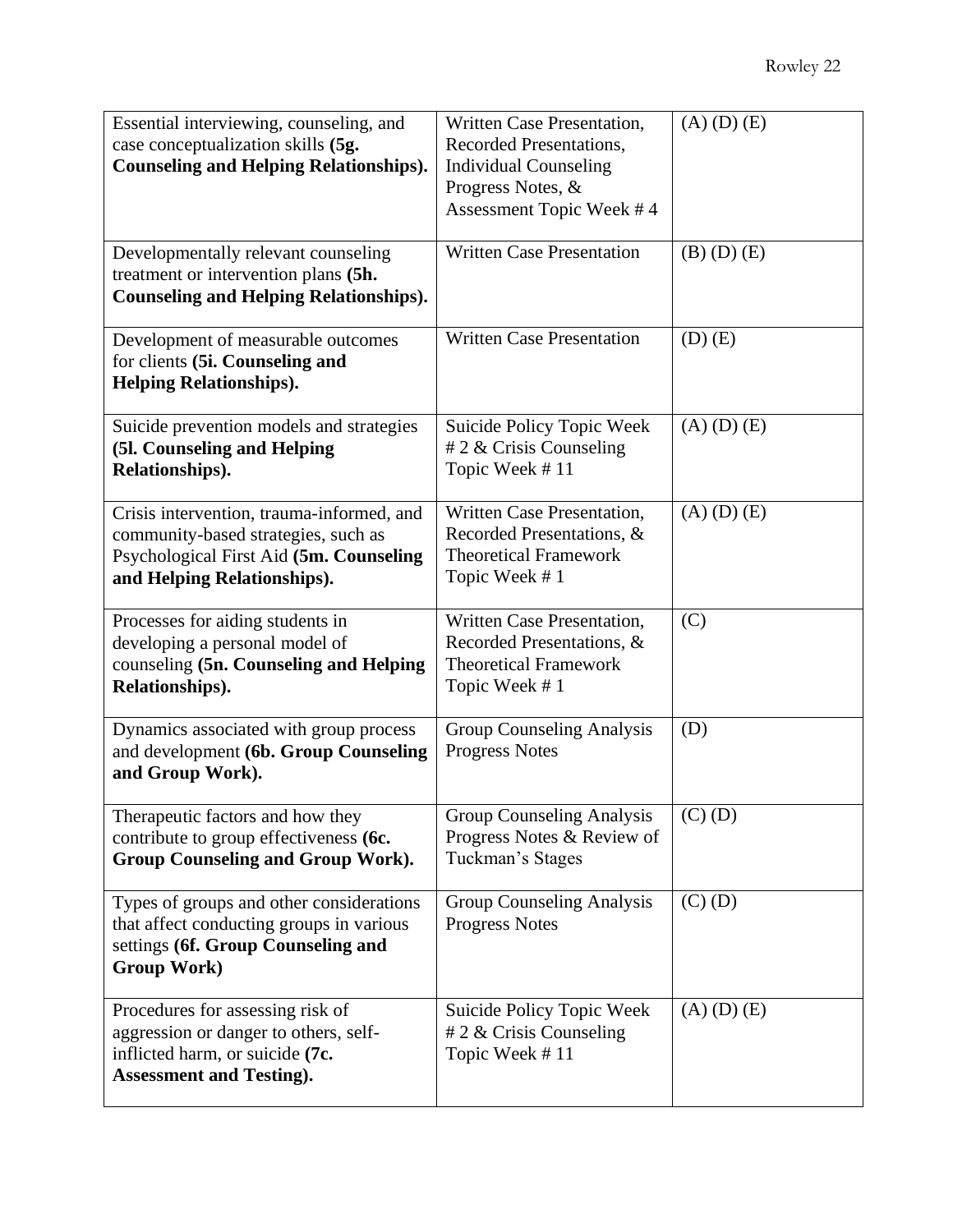| Procedures for identifying trauma and<br>abuse and for reporting abuse (7d.<br><b>Assessment and Testing).</b>                                                                                | Suicide Policy Topic Week<br># 2, Substance Abuse Policy<br>Week #3, Assessment<br>Topic #4, $&$ Crisis<br>Counseling Topic Week #11 | $(A)$ $(D)$ $(E)$ |
|-----------------------------------------------------------------------------------------------------------------------------------------------------------------------------------------------|--------------------------------------------------------------------------------------------------------------------------------------|-------------------|
| Use of assessments for diagnostic and<br>intervention planning purposes (7e.<br><b>Assessment and Testing).</b>                                                                               | Written Case Presentation.<br>Assessment Topic Week #4,<br>DSM Topic Week #10, $&$<br><b>Integrated Developmental</b><br>Model       | $(D)$ $(E)$       |
| Ethical and culturally relevant strategies<br>for selecting, administering, and<br>interpreting assessment and test results<br>(7m. Assessment and Testing).                                  | Assessment Topic Week<br>#4 & Ethical Scenarios<br>Week #8                                                                           | $(A)$ (B) (D) (E) |
| The importance of research in<br>advancing the counseling profession,<br>including how to critique research to<br>inform counseling practice (8a.<br><b>Research and Program Evaluation).</b> | <b>Written Case Presentation</b><br>& Integrated Developmental<br>Model                                                              | (F)               |
| Needs assessments (8c. Research and<br><b>Program Evaluation).</b>                                                                                                                            | <b>Assessment Topic Week</b><br>#4 $\&$ Integrated<br>Developmental Model                                                            | $(D)$ $(E)$ $(F)$ |
| Evaluation of counseling interventions<br>and programs (8e. Research and<br><b>Program Evaluation).</b>                                                                                       | Site Supervisor Evaluation<br>& Integrated Developmental<br>Model                                                                    | $(F)$ $(G)$       |

| <b>Section 5: Entry-Level Specialty Areas</b><br><b>Clinical Mental Health Counseling</b>                               | <b>Assessment</b>                                            | <b>Student Learning Outcome</b> |
|-------------------------------------------------------------------------------------------------------------------------|--------------------------------------------------------------|---------------------------------|
| 1. Foundations                                                                                                          |                                                              |                                 |
| C. Principles, models, and documentation<br>formats of biopsychosocial case<br>conceptualization and treatment planning | Recordings, Case<br>Presentation, &<br><b>Progress Notes</b> | $(A)$ $(B)$ $(E)$               |
| E. Psychological tests and assessments<br>specific to clinical mental health<br>counseling                              | Case Presentation &<br><b>Progress Notes</b>                 | (E)                             |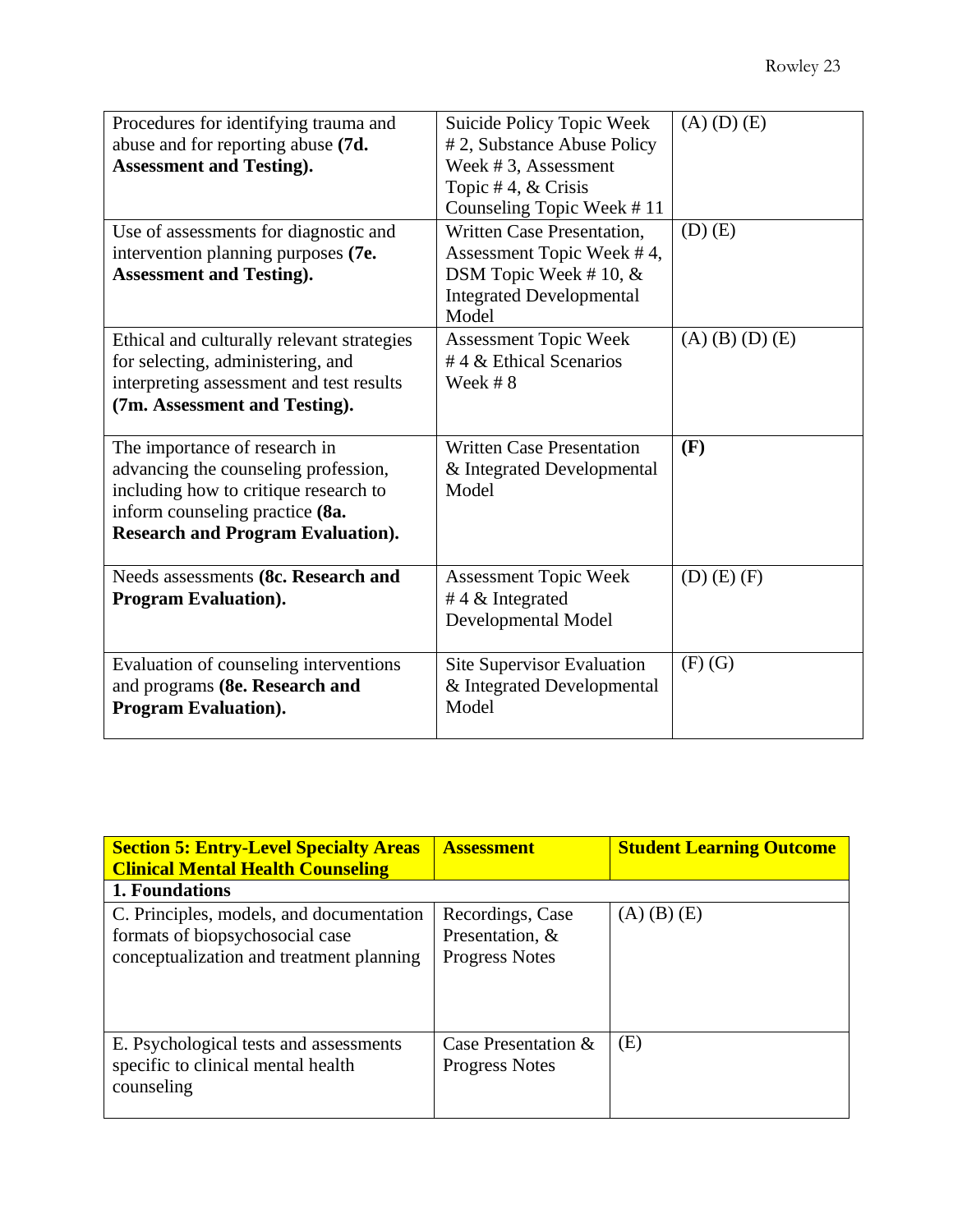| <b>2. Contextual Dimensions</b>                                                                                                                                                                                                                                       |                                                                                                                                    |                     |  |  |
|-----------------------------------------------------------------------------------------------------------------------------------------------------------------------------------------------------------------------------------------------------------------------|------------------------------------------------------------------------------------------------------------------------------------|---------------------|--|--|
| A. Roles and settings of clinical mental<br>health counselors                                                                                                                                                                                                         | Self-Assessment,<br>Monthly Hour Logs,<br>& Site Supervisor<br>Evaluation                                                          | $(C)$ (D) $(E)$ (F) |  |  |
| B. Etiology, nomenclature, treatment,<br>referral, and prevention of mental and<br>emotional disorders                                                                                                                                                                | Suicide Policy<br>Identification &<br><b>Substance Abuse</b><br>Policy Identification                                              | $(E)$ $(G)$         |  |  |
| C. Mental health service delivery<br>modalities within the continuum of care,<br>such as inpatient, outpatient, partial<br>treatment and aftercare, and the mental<br>health counseling services networks                                                             | Progress Notes, Site<br>Supervisor<br>Evaluation, & Group<br>Processing                                                            | $(A)$ $(C)$ $(D)$   |  |  |
| D. Diagnostic process, including<br>differential diagnosis and the use of<br>current diagnostic classification systems,<br>including the Diagnostic and Statistical<br>Manual of Mental Disorders (DSM) and<br>the International Classification of<br><b>Diseases</b> | Recordings & Case<br>Presentation                                                                                                  | $(D)$ $(E)$         |  |  |
| J. Cultural factors relevant to clinical<br>mental health counseling                                                                                                                                                                                                  | Recordings & Case<br>Presentation                                                                                                  | $(A)$ $(B)$ $(C)$   |  |  |
| L. Legal and ethical considerations<br>specific to clinical mental health<br>counseling                                                                                                                                                                               | <b>Suicide Policy</b><br>Identification,<br><b>Substance Abuse</b><br>Policy Identification,<br>Recordings, & Case<br>Presentation | $(A)$ $(B)$ $(C)$   |  |  |
| M. Record keeping, third party<br>reimbursement, and other practice and<br>management issues in clinical mental<br>health counseling                                                                                                                                  | Progress Notes &<br>Group Analysis<br><b>Notes</b>                                                                                 | $(E)$ $(G)$         |  |  |
| 3. Practice                                                                                                                                                                                                                                                           |                                                                                                                                    |                     |  |  |
| A. Intake interview, mental status<br>evaluation, biopsychosocial history,<br>mental health history, and psychological<br>assessment for treatment planning and<br>caseload management                                                                                | <b>Monthly Hours Logs</b><br>& Case Presentation                                                                                   | $(A)$ $(B)$ $(E)$   |  |  |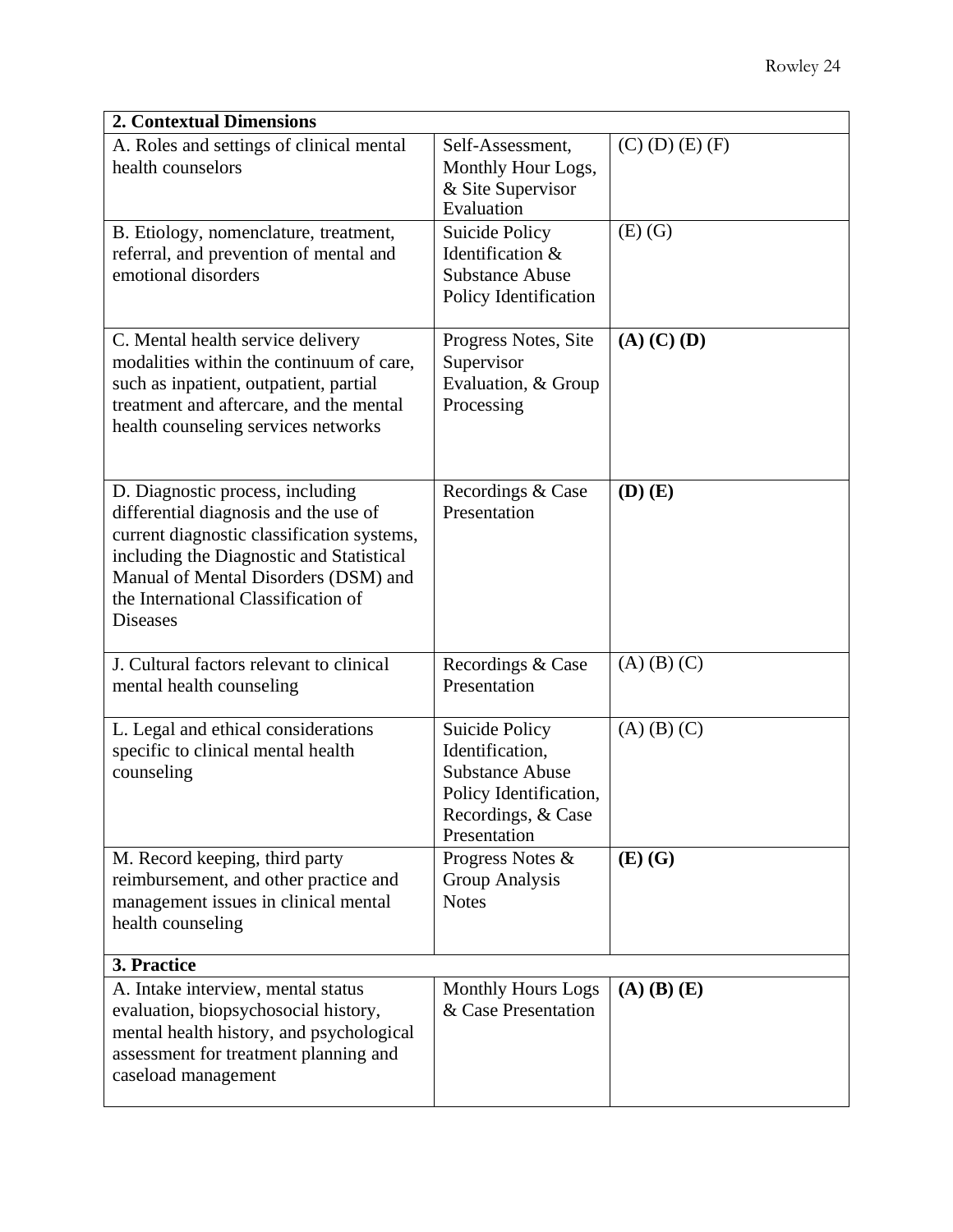| B. Techniques and interventions for<br>prevention and treatment of a broad range<br>of mental health issues | Site Supervisor<br><b>Evaluation</b> , Progress<br>Notes, Recordings,<br>& Case Presentation | $(A)$ $(D)$ $(E)$ |
|-------------------------------------------------------------------------------------------------------------|----------------------------------------------------------------------------------------------|-------------------|
| D. Strategies for interfacing with<br>integrated behavioral health care<br>professionals                    | Self-Assessment &<br>Site Supervisor<br>Evaluation                                           | (G)               |
| E. Strategies to advocate for persons with<br>mental health issues                                          | <b>Monthly Hour Logs</b><br>& Case Presentation                                              | $(A)$ $(B)$       |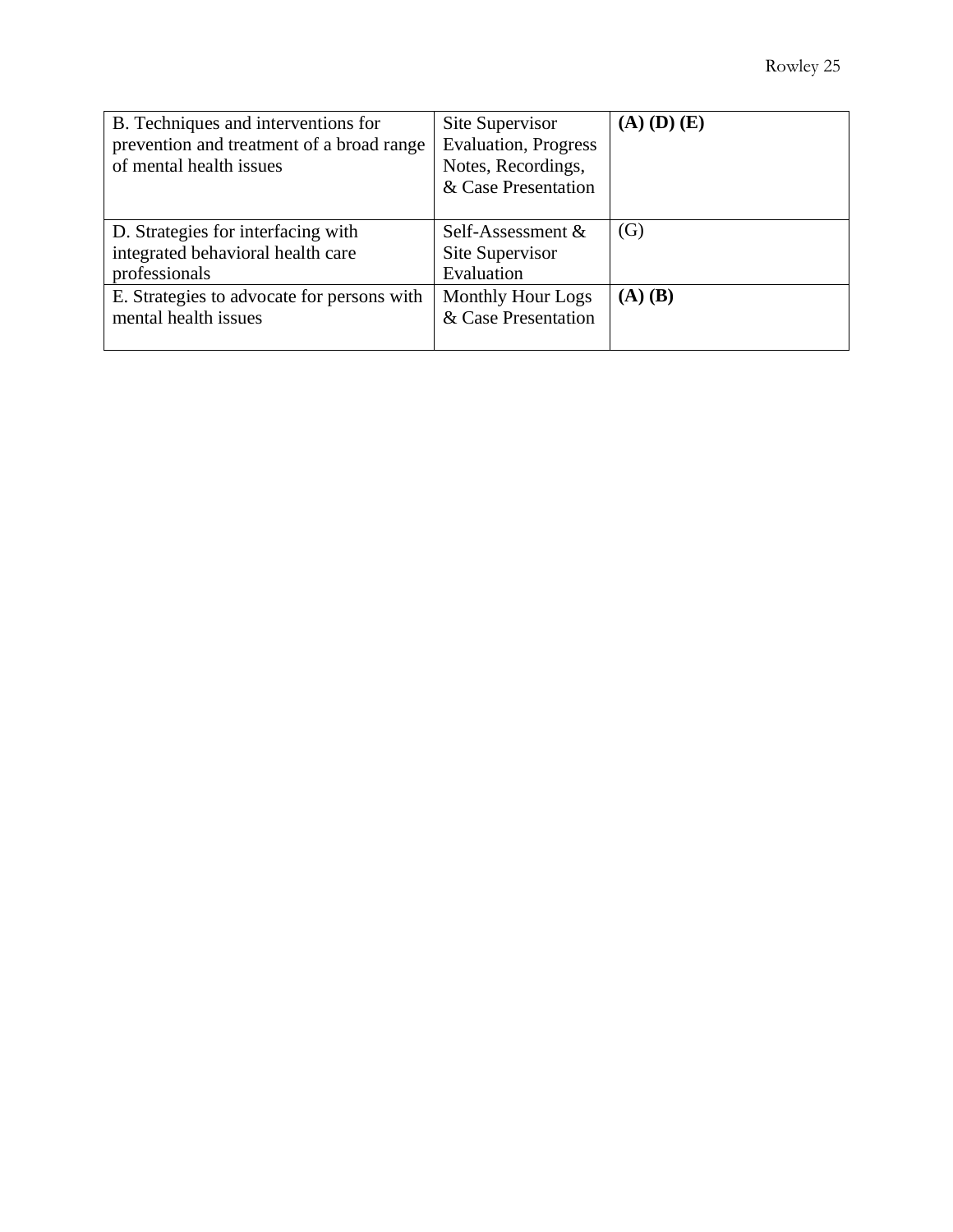# Graduate Counseling Program

# **Individual Counseling Progress Report: DAP**

| Age:               | Session Number:                                                                                                       |
|--------------------|-----------------------------------------------------------------------------------------------------------------------|
|                    |                                                                                                                       |
| <b>D-A-P Model</b> |                                                                                                                       |
|                    |                                                                                                                       |
|                    | ,我们也不会有什么。""我们的人,我们也不会有什么?""我们的人,我们也不会有什么?""我们的人,我们也不会有什么?""我们的人,我们也不会有什么?""我们的人                                      |
|                    |                                                                                                                       |
|                    |                                                                                                                       |
|                    | <u> 1980 - Jan Barnett, fransk politiker (d. 1980)</u>                                                                |
|                    |                                                                                                                       |
|                    | <u> 1989 - Johann Stoff, deutscher Stoff, der Stoff, der Stoff, der Stoff, der Stoff, der Stoff, der Stoff, der S</u> |
|                    |                                                                                                                       |
|                    |                                                                                                                       |
|                    |                                                                                                                       |
|                    | ,我们也不会有什么。""我们的人,我们也不会有什么?""我们的人,我们也不会有什么?""我们的人,我们也不会有什么?""我们的人,我们也不会有什么?""我们的人                                      |
|                    |                                                                                                                       |
|                    |                                                                                                                       |
|                    |                                                                                                                       |
|                    |                                                                                                                       |
|                    |                                                                                                                       |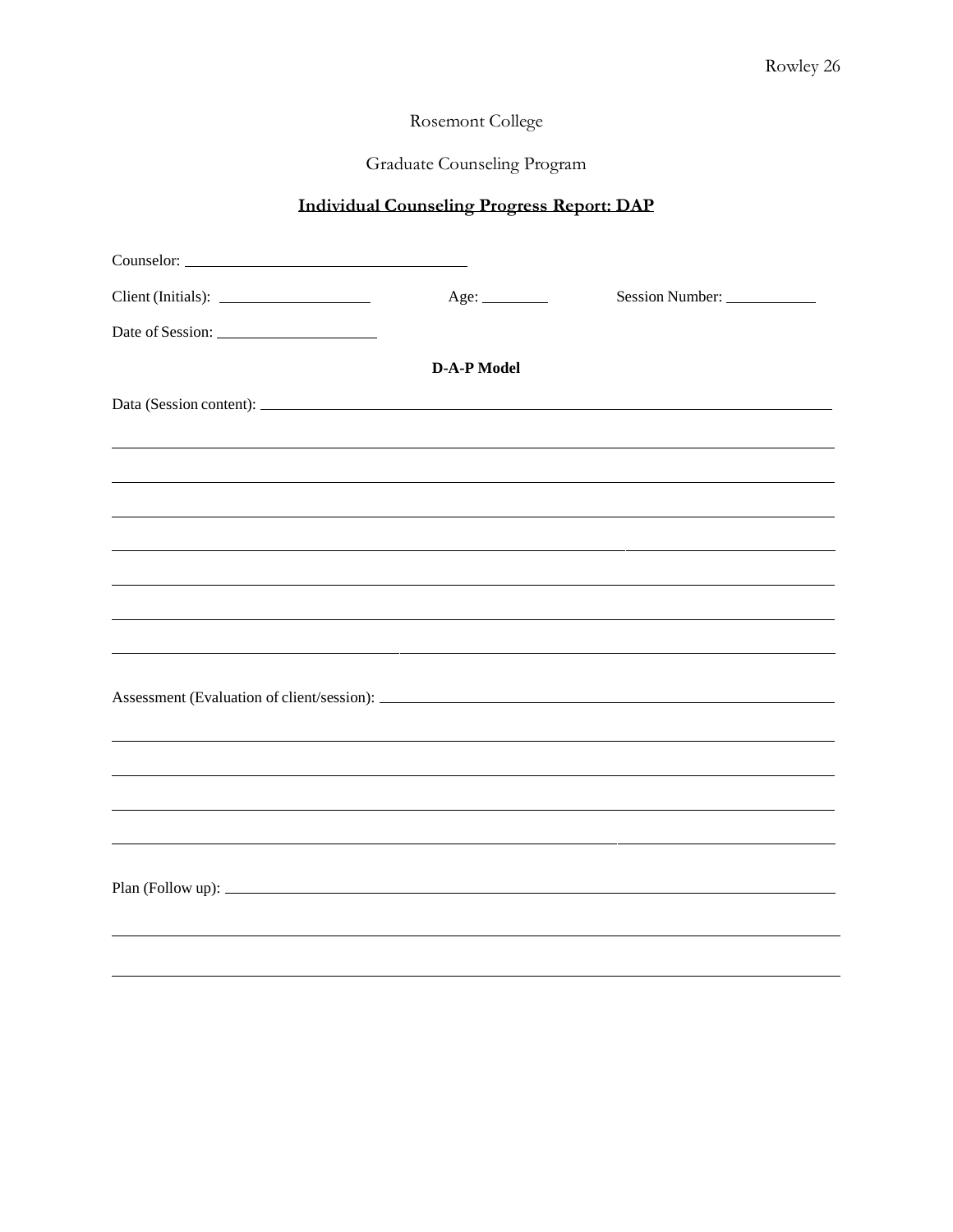## Graduate Counseling Program

# **Individual Counseling Progress Report: SOAP**

|                                                                                                                | Age: $\qquad \qquad$ | Session Number: |  |  |  |
|----------------------------------------------------------------------------------------------------------------|----------------------|-----------------|--|--|--|
|                                                                                                                |                      |                 |  |  |  |
|                                                                                                                | <b>S-O-A-P Model</b> |                 |  |  |  |
| Subjective Reaction (Session flow, Interaction with client, Client demeanor and presentation): _______________ |                      |                 |  |  |  |
|                                                                                                                |                      |                 |  |  |  |
|                                                                                                                |                      |                 |  |  |  |
|                                                                                                                |                      |                 |  |  |  |
| Objective Information (Factual information of client progress and/or regression, Interventions):               |                      |                 |  |  |  |
|                                                                                                                |                      |                 |  |  |  |
|                                                                                                                |                      |                 |  |  |  |
| Analysis (Implications of subjective reactions and objective information): _________________________           |                      |                 |  |  |  |
|                                                                                                                |                      |                 |  |  |  |
|                                                                                                                |                      |                 |  |  |  |
| ,我们也不会有什么。""我们的人,我们也不会有什么?""我们的人,我们也不会有什么?""我们的人,我们也不会有什么?""我们的人,我们也不会有什么?""我们的人                               |                      |                 |  |  |  |

Plan (Follow-up):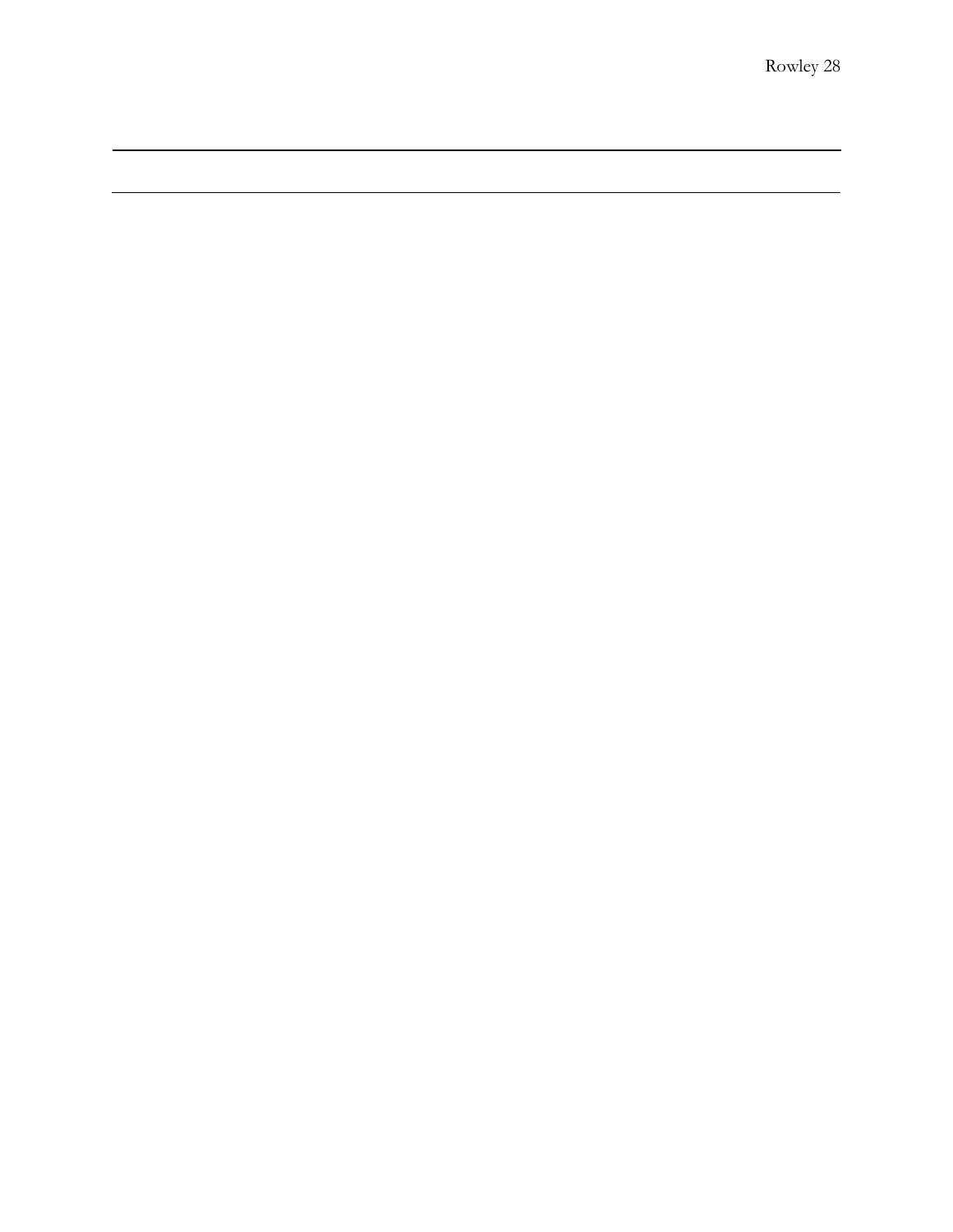# Graduate Counseling Program

# **Group Counseling Progress Report**

| Counselor: 2000 and 2000 and 2000 and 2000 and 2000 and 2000 and 2000 and 2000 and 2000 and 2000 and 2000 and 2000 and 2000 and 2000 and 2000 and 2000 and 2000 and 2000 and 2000 and 2000 and 2000 and 2000 and 2000 and 2000 |  |  |                                                                                   |
|--------------------------------------------------------------------------------------------------------------------------------------------------------------------------------------------------------------------------------|--|--|-----------------------------------------------------------------------------------|
| Group:                                                                                                                                                                                                                         |  |  | Type & Purpose:                                                                   |
|                                                                                                                                                                                                                                |  |  | Session Number: Date: Date:                                                       |
|                                                                                                                                                                                                                                |  |  |                                                                                   |
|                                                                                                                                                                                                                                |  |  |                                                                                   |
|                                                                                                                                                                                                                                |  |  |                                                                                   |
|                                                                                                                                                                                                                                |  |  |                                                                                   |
|                                                                                                                                                                                                                                |  |  |                                                                                   |
|                                                                                                                                                                                                                                |  |  |                                                                                   |
|                                                                                                                                                                                                                                |  |  | ,我们也不能会在这里,我们也不能会在这里,我们也不能会在这里,我们也不能会在这里,我们也不能会在这里,我们也不能会在这里,我们也不能会不能会不能会。""我们,我们 |
| Session Evaluation: New York Session Evaluation:                                                                                                                                                                               |  |  |                                                                                   |
|                                                                                                                                                                                                                                |  |  | ,我们也不会有什么。""我们的人,我们也不会有什么?""我们的人,我们也不会有什么?""我们的人,我们也不会有什么?""我们的人,我们也不会有什么?""我们的人  |
|                                                                                                                                                                                                                                |  |  |                                                                                   |
|                                                                                                                                                                                                                                |  |  |                                                                                   |
| Analysis (Implications of subjective reactions and objective information): _________________________                                                                                                                           |  |  |                                                                                   |
|                                                                                                                                                                                                                                |  |  |                                                                                   |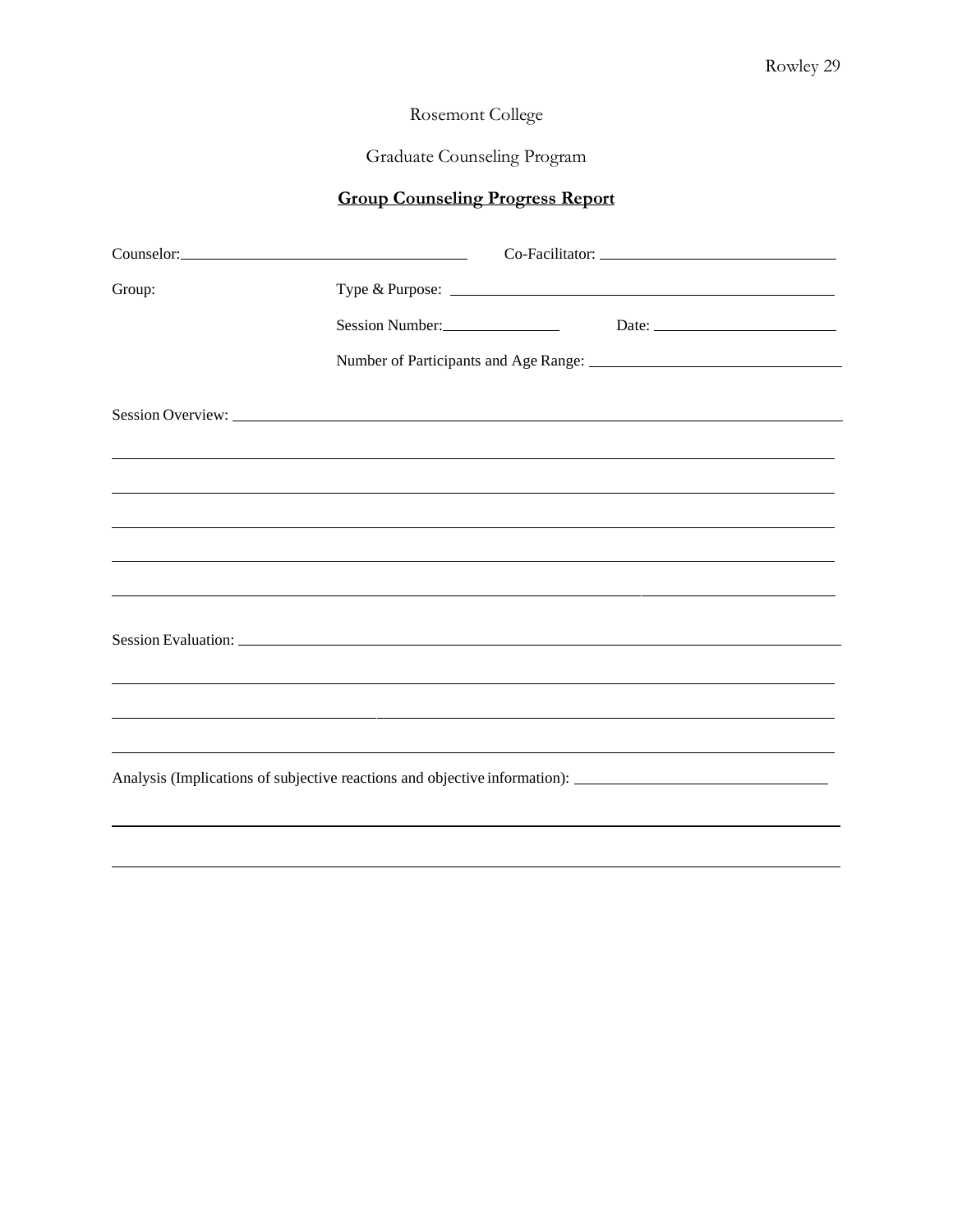Plan for Next Session: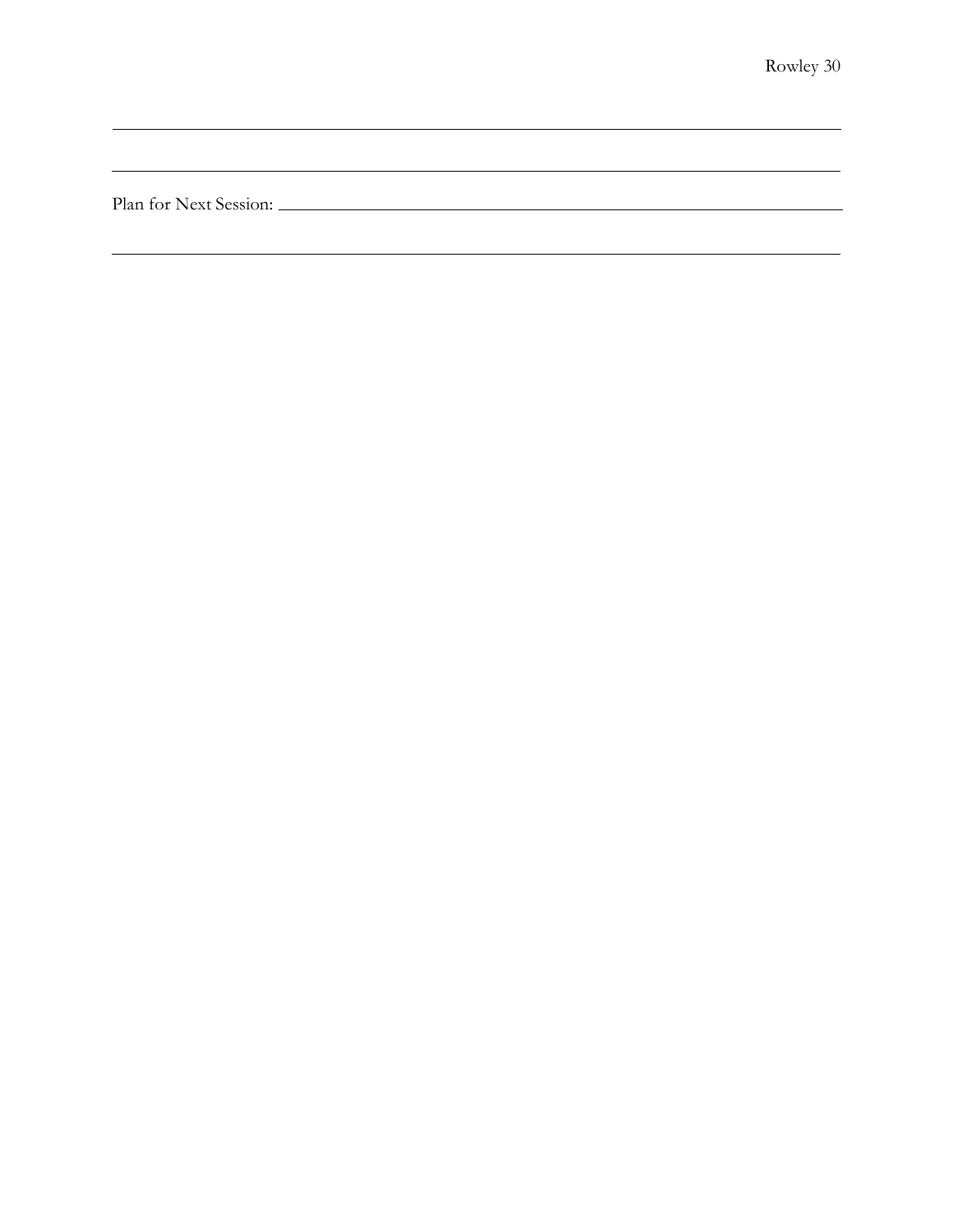Graduate Counseling Program

### **Integrated Developmental Model Placement Chart**

Directions: Please place a mark below during each week of your practicum or internship experience as a means of self-monitoring your own progression and/or regression throughout the semester (Example W1 = Week 1, W2 = Week 2, etc. Your grade will not be determined based on progression or regression. The chart on the second page gives you some guidance on where youmay fall each week.

|             | SELF AND OTHER<br><b>AWARENESS</b> | <b>MOTIVATION</b> | <b>AUTONOMY</b> |
|-------------|------------------------------------|-------------------|-----------------|
|             |                                    |                   |                 |
| LEVEL TWO   |                                    |                   |                 |
| LEVEL THREE |                                    |                   |                 |